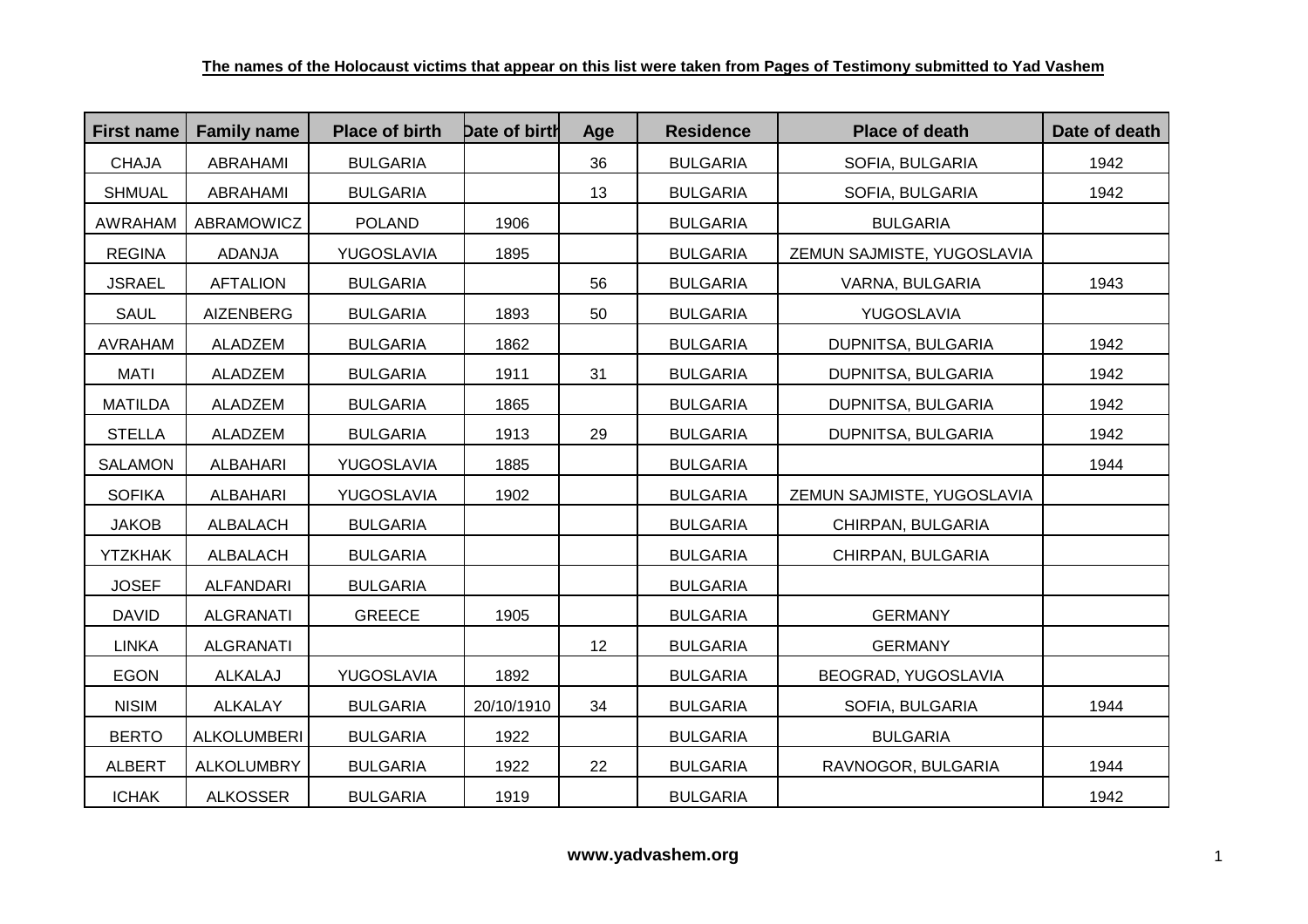| <b>AVRAM</b>   | <b>ALMOSNINO</b> | <b>BULGARIA</b> | 1885       | 57 | <b>BULGARIA</b> | AUSCHWITZ, POLAND          | 1942       |
|----------------|------------------|-----------------|------------|----|-----------------|----------------------------|------------|
| <b>NAFTALI</b> | <b>ALMOSNINO</b> | <b>BULGARIA</b> | 1910       | 32 | <b>BULGARIA</b> | SALONIKI, GREECE           | 1942       |
| <b>SIMON</b>   | <b>ALMOSNINO</b> | <b>BULGARIA</b> | 1890       | 52 | <b>BULGARIA</b> | SALONIKI, GREECE           | 1942       |
| <b>NETIKA</b>  | <b>ALTARAC</b>   | YUGOSLAVIA      | 1905       |    | <b>BULGARIA</b> | ZEMUN SAJMISTE, YUGOSLAVIA | 1941       |
| <b>BUKA</b>    | <b>ALTARAS</b>   | <b>BULGARIA</b> | 1902       | 42 | <b>BULGARIA</b> | <b>GERMANY</b>             | 1944       |
| <b>JAK</b>     | AMADO            | <b>BULGARIA</b> | 1924       | 20 | <b>BULGARIA</b> | CHESHNIGIROVO, BULGARIA    | 1944       |
| <b>MOSHE</b>   | AMAR             | <b>BULGARIA</b> | 1885       |    | <b>BULGARIA</b> | PAZARDZHIK, BULGARIA       |            |
| <b>BEN</b>     | ANAVI            | <b>BULGARIA</b> | 1924       |    | <b>BULGARIA</b> | PLOVDIV, BULGARIA          | 1943       |
| <b>ELIEZER</b> | <b>ARAF</b>      | <b>BULGARIA</b> |            |    | <b>BULGARIA</b> | <b>ITALY</b>               | 1943       |
| <b>ALISA</b>   | ARAV             | <b>BULGARIA</b> |            |    | <b>BULGARIA</b> | <b>ITALY</b>               | 1943       |
| <b>ELIEZER</b> | ARAV             | <b>BULGARIA</b> |            |    | <b>BULGARIA</b> | <b>ITALY</b>               | 1943       |
| <b>IOSF</b>    | ARAV             | <b>BULGARIA</b> |            | 40 | <b>BULGARIA</b> |                            |            |
| <b>ISAAC</b>   | ARAV             |                 | 12/01/1899 |    | <b>BULGARIA</b> |                            |            |
| <b>ISAAK</b>   | ARAV             | <b>BULGARIA</b> | 10/02/1899 | 43 | <b>BULGARIA</b> |                            | 1942       |
| <b>ITZKHAK</b> | ARAV             | <b>BULGARIA</b> | 12/01/1899 |    | <b>BULGARIA</b> |                            |            |
| <b>JOSEF</b>   | <b>ARAV</b>      | <b>BULGARIA</b> | 10/11/1897 |    | <b>BULGARIA</b> |                            |            |
| <b>MOIS</b>    | ARAV             | <b>BULGARIA</b> |            | 60 | <b>BULGARIA</b> | <b>ITALY</b>               |            |
| <b>AVRAHAM</b> | <b>ARDITI</b>    | <b>BULGARIA</b> |            |    | <b>BULGARIA</b> |                            |            |
| <b>DAVID</b>   | <b>ARDITI</b>    | <b>BULGARIA</b> |            |    | <b>BULGARIA</b> | <b>GERMANY</b>             |            |
| <b>AVRAM</b>   | <b>ARDITTI</b>   | <b>BULGARIA</b> | 24/08/1885 |    | <b>BULGARIA</b> |                            |            |
| <b>AWRAHAM</b> | <b>ARDITTI</b>   |                 | 1886       |    | <b>BULGARIA</b> |                            | 15/09/1943 |
| <b>MATILDA</b> | <b>ARDITTI</b>   | <b>BULGARIA</b> | 10/04/1894 |    | <b>BULGARIA</b> |                            |            |
| <b>SALOMON</b> | <b>ARDITTI</b>   | <b>ROMANIA</b>  | 21/06/1879 | 64 | <b>BULGARIA</b> | AUSCHWITZ, POLAND          |            |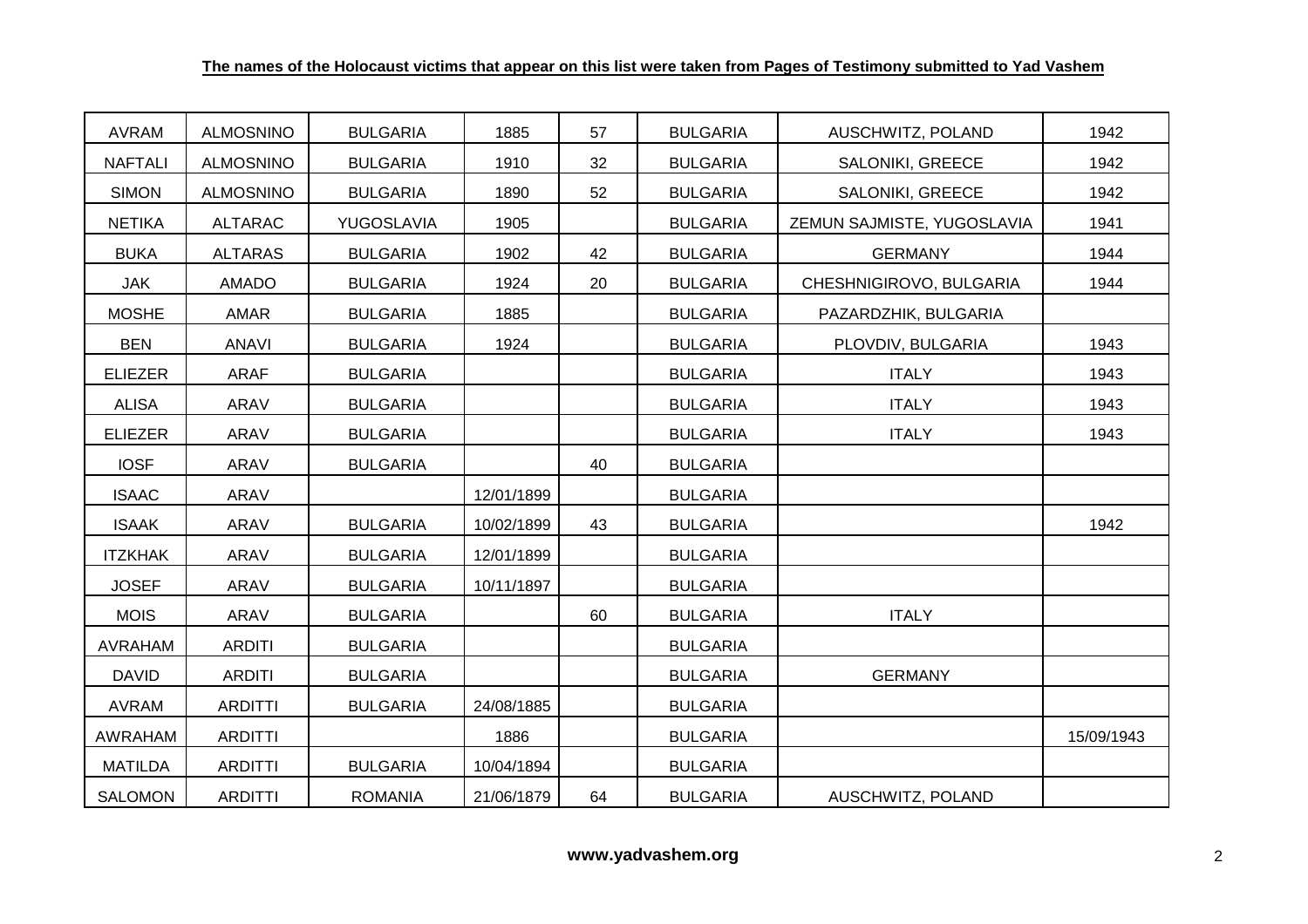| <b>AMADA</b>    | <b>ASAEL</b>      | YUGOSLAVIA      | 1900       |    | <b>BULGARIA</b> | ZEMUN SAJMISTE, YUGOSLAVIA | 1941       |
|-----------------|-------------------|-----------------|------------|----|-----------------|----------------------------|------------|
| <b>ESTER</b>    | <b>ASHER</b>      | <b>BULGARIA</b> | 1923       | 20 | <b>BULGARIA</b> |                            | 1943       |
| <b>KAROLINA</b> | <b>ASHER</b>      | <b>BULGARIA</b> |            | 45 | <b>BULGARIA</b> |                            |            |
| <b>LEON</b>     | <b>ASHER</b>      | <b>BULGARIA</b> |            | 49 | <b>BULGARIA</b> |                            |            |
| <b>RACHEL</b>   | <b>ASHER</b>      | <b>BULGARIA</b> |            | 10 | <b>BULGARIA</b> |                            |            |
| <b>KLARA</b>    | <b>ASHKENAZI</b>  | <b>BULGARIA</b> | 12/09/1922 | 22 | <b>BULGARIA</b> | <b>BULGARIA</b>            | 03/09/1944 |
| <b>REBECA</b>   | <b>ASHKENAZY</b>  | <b>BULGARIA</b> | 1895       | 46 | <b>BULGARIA</b> | NIS, YUGOSLAVIA            | 1941       |
| <b>SUZANA</b>   | <b>ASHKENAZY</b>  |                 | 1926       |    | <b>BULGARIA</b> |                            |            |
| HAIM            | <b>ASHKNSI</b>    | <b>BULGARIA</b> |            |    | <b>BULGARIA</b> |                            |            |
| <b>RACHEL</b>   | <b>ASKENAZI</b>   | <b>BULGARIA</b> | 1915       |    | <b>BULGARIA</b> |                            |            |
| ABRAHAM         | <b>ASKENAZY</b>   | YUGOSLAVIA      | 1895       | 46 | <b>BULGARIA</b> | NIS, YUGOSLAVIA            | 1941       |
| <b>JAK</b>      | <b>AVRAMOV</b>    | <b>BULGARIA</b> | 1922       | 22 | <b>BULGARIA</b> | RAVNOGOR, BULGARIA         | 1944       |
| <b>NISSIM</b>   | AWRAM             | <b>BULGARIA</b> | 1914       | 26 | <b>BULGARIA</b> |                            | 1940       |
| <b>BLANKA</b>   | <b>AZRIEL</b>     | YUGOSLAVIA      | 1873       |    | <b>BULGARIA</b> | ZEMUN SAJMISTE, YUGOSLAVIA |            |
| <b>BARUCH</b>   | <b>BARUCH</b>     | <b>BULGARIA</b> |            |    | <b>BULGARIA</b> | AUSCHWITZ, POLAND          |            |
| <b>RASELA</b>   | <b>BARUL</b>      | YUGOSLAVIA      | 1917       |    | <b>BULGARIA</b> | BEOGRAD, YUGOSLAVIA        | 1941       |
| <b>ISIDOR</b>   | <b>BASAN</b>      | YUGOSLAVIA      | 1888       |    | <b>BULGARIA</b> | AUSCHWITZ, POLAND          |            |
| <b>RAPHAEL</b>  | <b>BECHMOARAM</b> | <b>BULGARIA</b> | 27/11/1896 |    | <b>BULGARIA</b> | BIRKENAU, POLAND           | 1943       |
| <b>RAPHAEL</b>  | <b>BECHMOARAM</b> | <b>BULGARIA</b> |            |    | <b>BULGARIA</b> | AUSCHWITZ, POLAND          |            |
| <b>LEON</b>     | <b>BEHAR</b>      | <b>BULGARIA</b> | 1919       |    | <b>BULGARIA</b> | PLOVDIV, BULGARIA          | 1943       |
| <b>SAMUEL</b>   | <b>BEHAR</b>      | <b>TURKEY</b>   | 1877       |    | <b>BULGARIA</b> | BUCHENWALD, GERMANY        | 1945       |
| <b>IDA</b>      | <b>BEHMOIRAS</b>  | <b>BULGARIA</b> |            |    | <b>BULGARIA</b> |                            |            |
| <b>YOSEF</b>    | <b>BEMBASAD</b>   | <b>BULGARIA</b> |            | 35 | <b>BULGARIA</b> | <b>BULGARIA</b>            |            |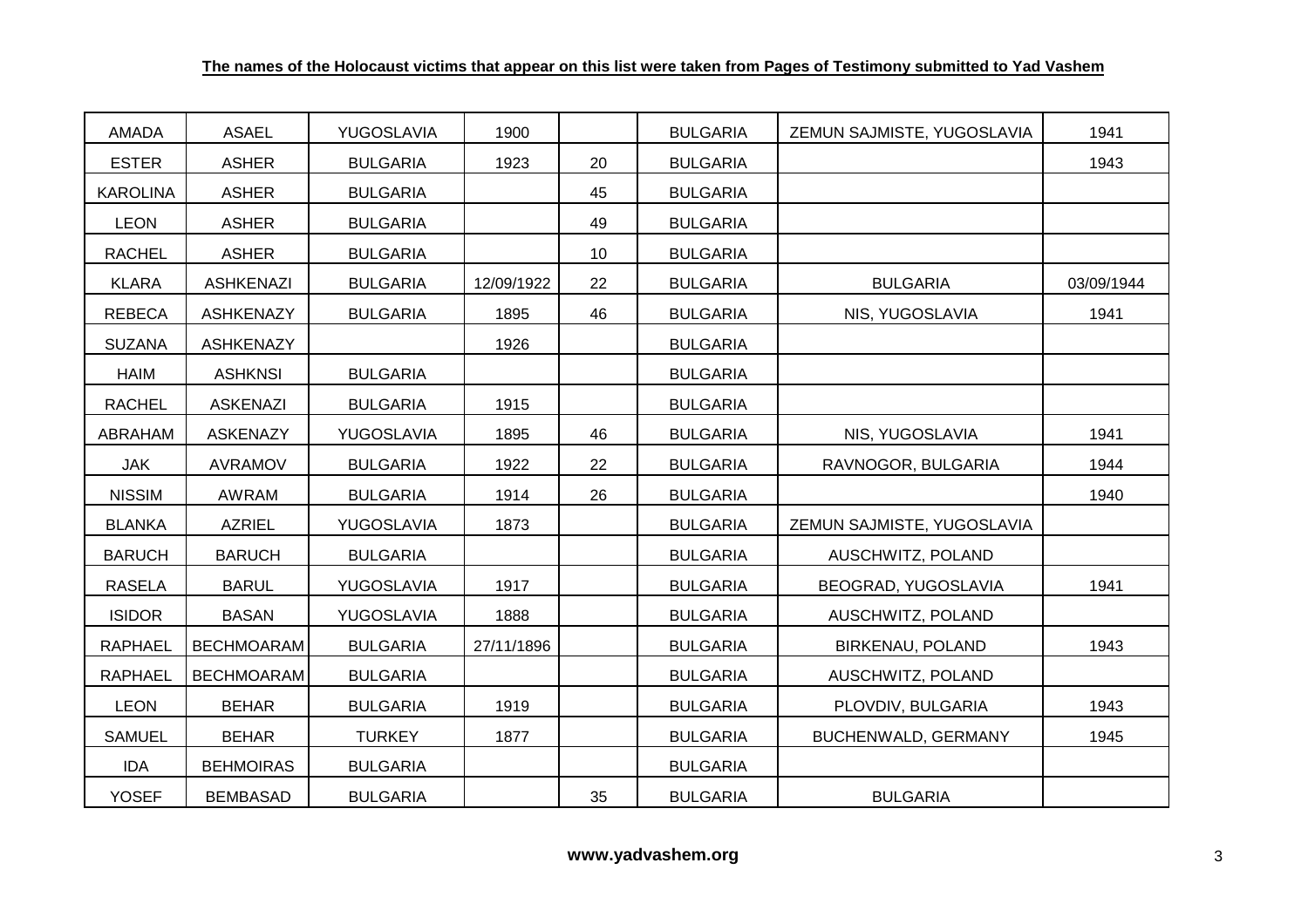| <b>ESTHER</b>  | <b>BEN-MAYOR</b>    | <b>GREECE</b>         | 1870       |                | <b>BULGARIA</b> | AUSCHWITZ, POLAND      |            |
|----------------|---------------------|-----------------------|------------|----------------|-----------------|------------------------|------------|
| <b>MOICHE</b>  | <b>BEN REY</b>      | <b>BULGARIA</b>       |            |                | <b>BULGARIA</b> | PARIS, FRANCE          |            |
| <b>JOSEF</b>   | <b>BENBASAT</b>     | <b>BULGARIA</b>       | 1907       |                | <b>BULGARIA</b> |                        | 1943       |
| <b>MOISS</b>   | <b>BENBASAT</b>     | <b>BULGARIA</b>       | 1912       | 32             | <b>BULGARIA</b> | <b>BULGARIA</b>        | 1944       |
| <b>JACQUIS</b> | <b>BENBASSAT</b>    | <b>BULGARIA</b>       | 1926       |                | <b>BULGARIA</b> | HASKOVO, BULGARIA      | 1944       |
| <b>ISRAEL</b>  | <b>BENVENISTI</b>   | <b>BULGARIA</b>       | 12/10/1898 | 46             | <b>BULGARIA</b> | KAYLAKA, BULGARIA      | 11/07/1944 |
| <b>ALBERT</b>  | <b>BENVENISTY</b>   | <b>BULGARIA</b>       | 1914       | 30             | <b>BULGARIA</b> | FERDINANDOVO, BULGARIA | 1944       |
| <b>DZILDA</b>  | <b>BERACHA</b>      | <b>BULGARIA</b>       | 1915       |                | <b>BULGARIA</b> | AUSCHWITZ, POLAND      | 1944       |
| <b>DONA</b>    | <b>BONI</b>         |                       | 1892       |                | <b>BULGARIA</b> | PARIS, FRANCE          | 1943       |
| LEWI           | <b>BONI</b>         | <b>BULGARIA</b>       |            |                | <b>BULGARIA</b> | PARIS, FRANCE          |            |
| <b>SEMI</b>    | <b>BONI</b>         | <b>BULGARIA</b>       |            |                | <b>BULGARIA</b> | PARIS, FRANCE          |            |
| ZAK            | <b>BONI</b>         | <b>BULGARIA</b>       | 1916       |                | <b>BULGARIA</b> | PARIS, FRANCE          | 1943       |
| <b>DAVID</b>   | <b>BRACHA</b>       | <b>BULGARIA</b>       | 22/05/1912 |                | <b>BULGARIA</b> |                        |            |
| <b>GDALJA</b>  | <b>BRILANTSZTEK</b> | <b>BULGARIA</b>       | 1915       |                | <b>BULGARIA</b> | <b>BELZEC, POLAND</b>  | 1942       |
| <b>ESTER</b>   | <b>BROMBERG</b>     |                       | 1890       |                | <b>BULGARIA</b> | <b>BELZEC, POLAND</b>  | 1942       |
| ADAM           | <b>BUCHALTER</b>    | <b>BULGARIA</b>       |            | 3              | <b>BULGARIA</b> | DACHAU, GERMANY        |            |
| <b>JACOB</b>   | <b>BUCHALTER</b>    | <b>BULGARIA</b>       |            | 10             | <b>BULGARIA</b> | DACHAU, GERMANY        |            |
| <b>JOSEPH</b>  | <b>BUCHALTER</b>    |                       |            |                | <b>BULGARIA</b> | DACHAU, GERMANY        |            |
| <b>RACHEL</b>  | <b>BUCHALTER</b>    |                       |            |                | <b>BULGARIA</b> | DACHAU, GERMANY        |            |
| ZAC            | <b>BUCHALTER</b>    | <b>BULGARIA</b>       |            | $\overline{7}$ | <b>BULGARIA</b> | DACHAU, GERMANY        |            |
| <b>BERTA</b>   | <b>BUKO</b>         | <b>CZECHOSLOVAKIA</b> | 1900       |                | <b>BULGARIA</b> |                        |            |
| <b>HAIM</b>    | <b>BUKO</b>         | <b>BULGARIA</b>       | 1920       |                | <b>BULGARIA</b> | SOFIA, BULGARIA        |            |
| <b>HAIM</b>    | <b>BUKO</b>         | <b>BULGARIA</b>       | 1885       |                | <b>BULGARIA</b> |                        |            |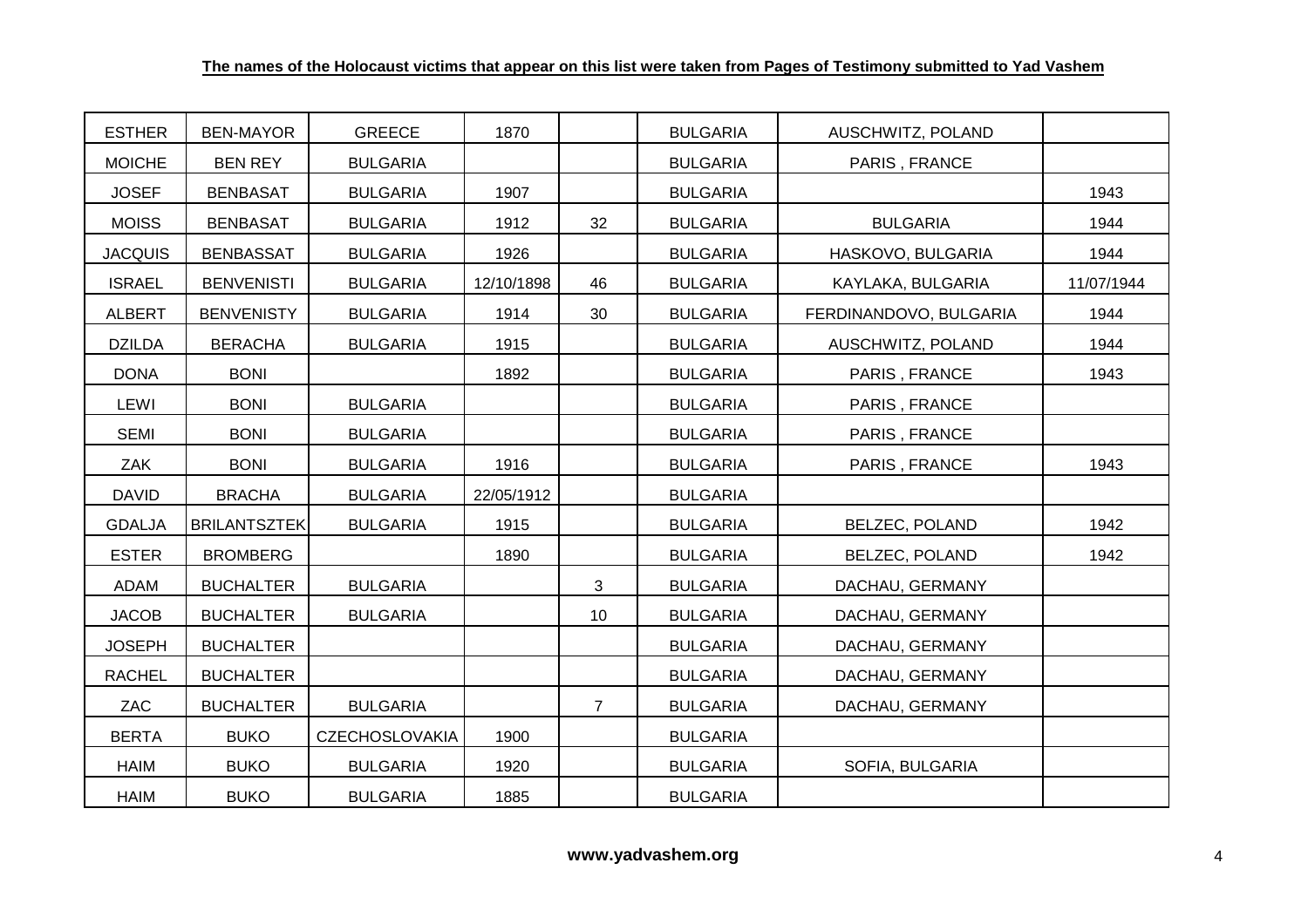| <b>MORIC</b>    | CELEBONOVIC      | YUGOSLAVIA      | 1881       |    | <b>BULGARIA</b> | AUSCHWITZ, POLAND          | 1943       |
|-----------------|------------------|-----------------|------------|----|-----------------|----------------------------|------------|
| <b>JOZEFINA</b> | <b>CHAZAN</b>    | <b>BULGARIA</b> | 1922       |    | <b>BULGARIA</b> |                            | 1941       |
| <b>IRVIN</b>    | <b>COHEN</b>     |                 |            |    | <b>BULGARIA</b> | DACHAU, GERMANY            |            |
| <b>IZAK</b>     | <b>COHEN</b>     | <b>BULGARIA</b> | 1914       | 28 | <b>BULGARIA</b> |                            | 1942       |
| <b>MILKA</b>    | <b>COHEN</b>     |                 |            |    | <b>BULGARIA</b> | DACHAU, GERMANY            |            |
| <b>NATHAN</b>   | <b>COHEN</b>     |                 |            |    | <b>BULGARIA</b> | DACHAU, GERMANY            |            |
| <b>SARA</b>     | <b>COHEN</b>     | <b>BULGARIA</b> |            | 18 | <b>BULGARIA</b> | BATAK, BULGARIA            |            |
| <b>ZDRAFKA</b>  | <b>COHEN</b>     |                 |            |    | <b>BULGARIA</b> | DACHAU, GERMANY            |            |
| <b>DAVID</b>    | <b>DAVIDOV</b>   | <b>BULGARIA</b> |            | 19 | <b>BULGARIA</b> | FOTINO, BULGARIA           |            |
| <b>DAWID</b>    | <b>DAWIDOF</b>   | <b>BULGARIA</b> | 1924       |    | <b>BULGARIA</b> |                            | 1943       |
| <b>MARKO</b>    | <b>DEKALO</b>    | <b>BULGARIA</b> | 1924       |    | <b>BULGARIA</b> | RAVNOGOR, BULGARIA         | 1944       |
| <b>MARKO</b>    | <b>DEKALO</b>    | <b>BULGARIA</b> |            | 20 | <b>BULGARIA</b> | RAVNOGOR, BULGARIA         |            |
| <b>SALOMON</b>  | <b>DEKALO</b>    | <b>BULGARIA</b> |            | 21 | <b>BULGARIA</b> | LUKOVIT, BULGARIA          |            |
| <b>ZELMA</b>    | <b>DEKALO</b>    | <b>BULGARIA</b> |            | 20 | <b>BULGARIA</b> | RAVNOGOR, BULGARIA         |            |
| <b>LINDA</b>    | <b>DEMAJO</b>    | YUGOSLAVIA      | 1884       |    | <b>BULGARIA</b> | ZEMUN SAJMISTE, YUGOSLAVIA |            |
| <b>WOLF</b>     | <b>DEMESTI</b>   | <b>BULGARIA</b> | 1910       |    | <b>BULGARIA</b> | <b>BELZEC, POLAND</b>      | 1942       |
| <b>MORDKHAI</b> | <b>DIKLO</b>     | <b>BULGARIA</b> | 1875       |    | <b>BULGARIA</b> | AUSCHWITZ, POLAND          | 1943       |
| <b>HARY</b>     | <b>DJERASSI</b>  | <b>BULGARIA</b> | 16/05/1908 |    | <b>BULGARIA</b> |                            | 21/11/1943 |
| <b>HARY</b>     | <b>DJERASSI</b>  | <b>BULGARIA</b> | 16/05/1908 |    | <b>BULGARIA</b> |                            |            |
| <b>MARIA</b>    | <b>DONIVA</b>    | <b>BULGARIA</b> | 1925       | 18 | <b>BULGARIA</b> |                            |            |
| <b>CHAYA</b>    | <b>DORENBUST</b> | <b>BULGARIA</b> | 1902       |    | <b>BULGARIA</b> | <b>BELZEC, POLAND</b>      | 1942       |
| <b>AVRAHAM</b>  | <b>ECHKENAZI</b> | YUGOSLAVIA      | 1895       |    | <b>BULGARIA</b> | NIS, YUGOSLAVIA            | 1943       |
| <b>RIVKA</b>    | <b>ECHKENAZI</b> | <b>BULGARIA</b> | 1896       |    | <b>BULGARIA</b> | BEOGRAD, YUGOSLAVIA        | 1943       |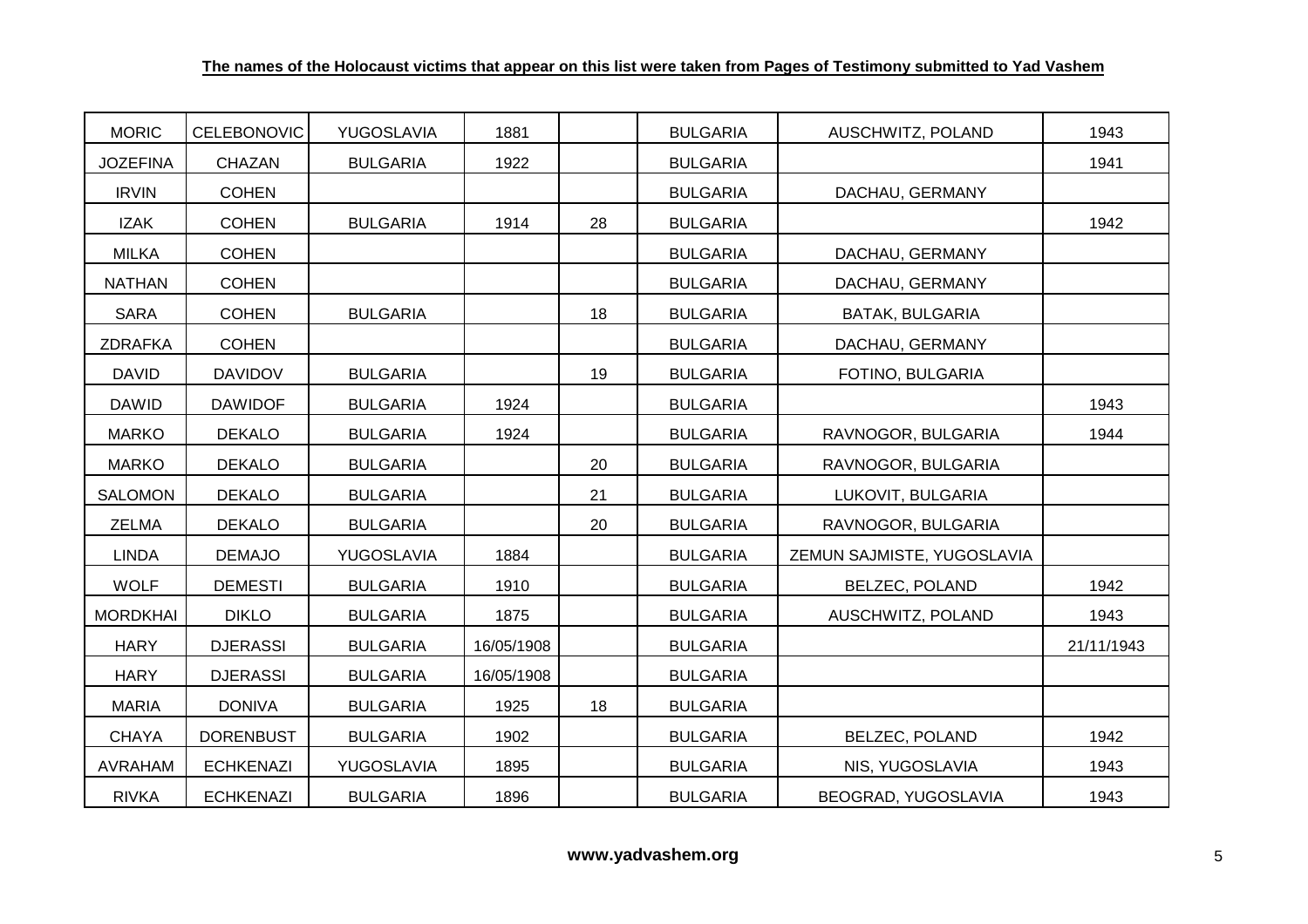| <b>KLARA</b>     | <b>ECHKENAZY</b>   | <b>BULGARIA</b> | 1922       | 22 | <b>BULGARIA</b> | ASENOVGRAD, BULGARIA  | 1944       |
|------------------|--------------------|-----------------|------------|----|-----------------|-----------------------|------------|
| <b>DAVID</b>     | <b>ELIAKIM</b>     | <b>BULGARIA</b> |            | 11 | <b>BULGARIA</b> | <b>POLAND</b>         |            |
| <b>JAQUE</b>     | <b>ELIAKIM</b>     | <b>BULGARIA</b> |            | 43 | <b>BULGARIA</b> | <b>POLAND</b>         |            |
| <b>NATAN</b>     | <b>ELIAKIM</b>     | <b>BULGARIA</b> | 22/09/1895 |    | <b>BULGARIA</b> |                       |            |
| SOL              | <b>ELIAS</b>       | <b>BULGARIA</b> | 1892       |    | <b>BULGARIA</b> | AUSCHWITZ, POLAND     | 1944       |
| AWRAHAM          | <b>ESHKENAZI</b>   |                 |            | 50 | <b>BULGARIA</b> |                       |            |
| <b>FINA</b>      | <b>ESHKENAZI</b>   |                 |            | 20 | <b>BULGARIA</b> |                       |            |
| <b>MENACHEM</b>  | <b>ESHKENAZI</b>   | <b>BULGARIA</b> | 1881       |    | <b>BULGARIA</b> | KAILKA, BULGARIA      | 10/07/1944 |
| <b>FORTUNA</b>   | <b>FARCHY</b>      | <b>BULGARIA</b> | 1893       |    | <b>BULGARIA</b> | AUSCHWITZ, POLAND     | 1943       |
| <b>FORTUNA</b>   | <b>FARCHY</b>      | <b>BULGARIA</b> | 1893       | 50 | <b>BULGARIA</b> | AUSCHWITZ, POLAND     | 1943       |
| <b>FORTUNATA</b> | <b>FARCHY</b>      | <b>BULGARIA</b> | 1893       |    | <b>BULGARIA</b> | AUSCHWICZ, POLAND     | 1943       |
| <b>FORTUNATA</b> | <b>FARCHY</b>      | <b>BULGARIA</b> | 1893       |    | <b>BULGARIA</b> | AUSCHWITZ, POLAND     |            |
| <b>MICHEL</b>    | <b>FARCHY</b>      | <b>BULGARIA</b> | 1889       | 54 | <b>BULGARIA</b> | AUSCHWITZ, POLAND     | 1943       |
| <b>MICHEL</b>    | <b>FARCHY</b>      | <b>ROUSSE</b>   | 1889       |    | <b>BULGARIA</b> | AUSCHWICZ, POLAND     | 1943       |
| <b>MICHEL</b>    | <b>FARCHY</b>      | <b>BULGARIA</b> | 1889       |    | <b>BULGARIA</b> | AUSCHWICZ, POLAND     | 1943       |
| <b>MICHEL</b>    | <b>FARCHY</b>      | <b>BULGARIA</b> | 1889       |    | <b>BULGARIA</b> | AUSCHWITZ, POLAND     |            |
| <b>FORTUNATA</b> | <b>FARHI</b>       | <b>BULGARIA</b> | 14/01/1892 |    | <b>BULGARIA</b> | <b>ITALY</b>          | 1944       |
| <b>JAKOV</b>     | <b>FARHI</b>       | YUGOSLAVIA      | 1881       |    | <b>BULGARIA</b> | JASENOVAC, YUGOSLAVIA | 1942       |
| <b>MANE</b>      | <b>FARHI</b>       | YUGOSLAVIA      | 1906       |    | <b>BULGARIA</b> | BEOGRAD, YUGOSLAVIA   |            |
| <b>MICHEL</b>    | <b>FARHI</b>       | <b>BULGARIA</b> | 29/06/1889 |    | <b>BULGARIA</b> | <b>ITALY</b>          | 1944       |
| <b>JACOB</b>     | <b>FINKELSTEIN</b> |                 |            |    | <b>BULGARIA</b> | DACHAU, GERMANY       |            |
| <b>SARAH</b>     | <b>FINKELSTEIN</b> |                 |            |    | <b>BULGARIA</b> | DACHAU, GERMANY       |            |
| <b>SARA</b>      | <b>FRIDMAN</b>     | <b>BULGARIA</b> | 1922       |    | <b>BULGARIA</b> | KHRABINO, BULGARIA    | 1943       |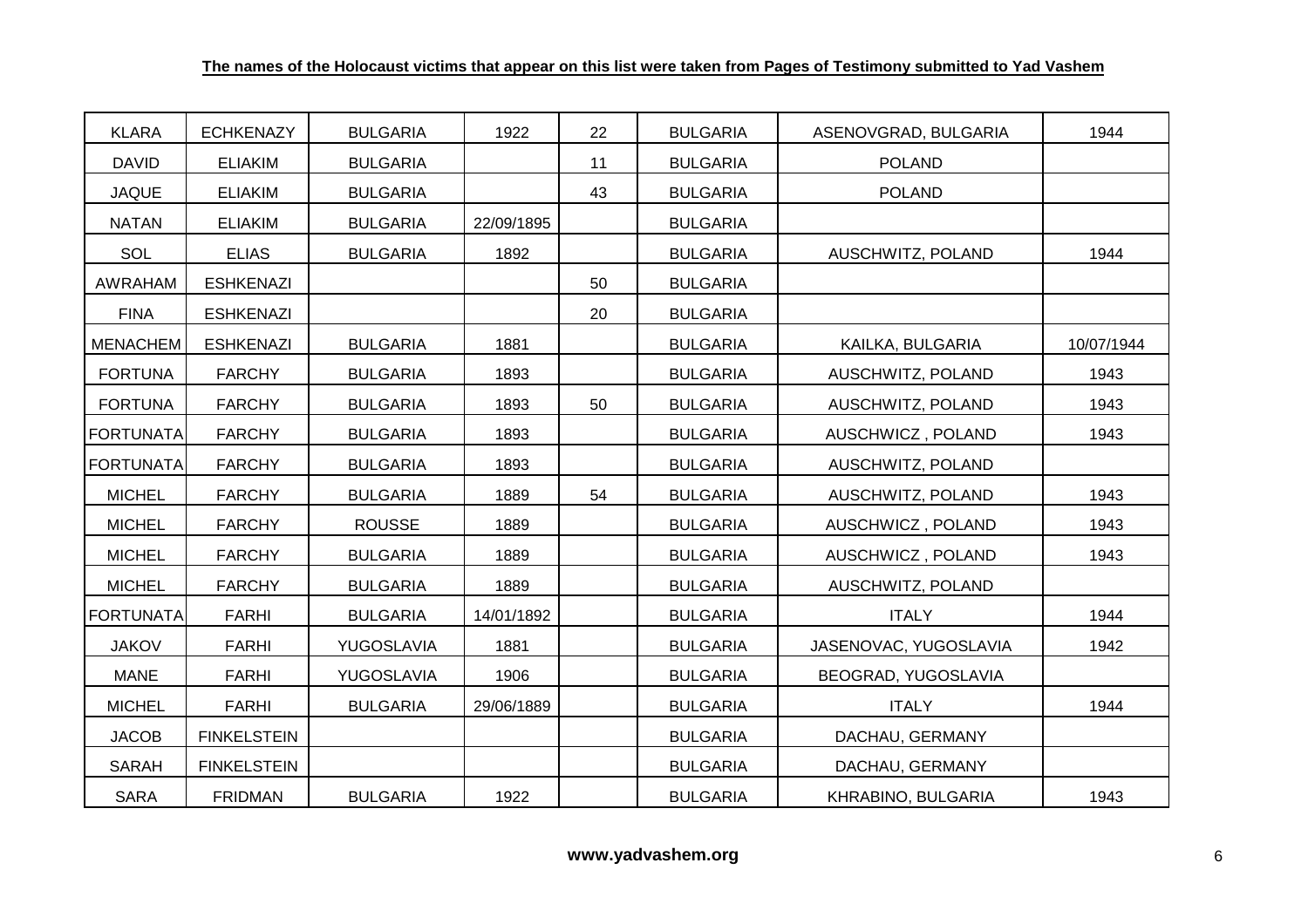| <b>MATILDA</b>   | <b>GABAJ</b>      | YUGOSLAVIA      | 1879 |    | <b>BULGARIA</b> | ZEMUN SAJMISTE, YUGOSLAVIA | 1942 |
|------------------|-------------------|-----------------|------|----|-----------------|----------------------------|------|
| <b>ESTHER</b>    | <b>GARTI</b>      | <b>BULGARIA</b> | 1893 |    | <b>BULGARIA</b> |                            | 1944 |
| <b>JOSEF</b>     | <b>GARTI</b>      | <b>BULGARIA</b> |      |    | <b>BULGARIA</b> | PLOVDIV, BULGARIA          |      |
| <b>JAK</b>       | <b>GARTY</b>      | <b>BULGARIA</b> | 1916 |    | <b>BULGARIA</b> | YUGOSLAVIA                 | 1944 |
| <b>SABETAY</b>   | <b>GARTY</b>      | <b>BULGARIA</b> | 1919 |    | <b>BULGARIA</b> | PLOVDIV, BULGARIA          | 1943 |
| <b>AVRAM</b>     | <b>GERON</b>      | <b>BULGARIA</b> | 1924 |    | <b>BULGARIA</b> | RAVNOGOR, BULGARIA         | 1944 |
| <b>SUZANA</b>    | <b>GERON</b>      | <b>BULGARIA</b> |      |    | <b>BULGARIA</b> | FERDINANDOVO, BULGARIA     |      |
| SUZI             | <b>GERON</b>      | <b>BULGARIA</b> | 1921 | 23 | <b>BULGARIA</b> | FERDINANDOVO, BULGARIA     | 1944 |
| <b>SUZY</b>      | <b>GERON</b>      | <b>BULGARIA</b> |      | 22 | <b>BULGARIA</b> | <b>BULGARIA</b>            |      |
| <b>LUBA</b>      | <b>GIDECHT</b>    | <b>BULGARIA</b> | 1890 |    | <b>BULGARIA</b> | <b>BULGARIA</b>            | 1943 |
| <b>NISSIM</b>    | <b>GIRASSI</b>    | <b>BULGARIA</b> | 1889 |    | <b>BULGARIA</b> | SOFIA, BULGARIA            | 1943 |
| <b>ICEHAK</b>    | GOLDBARD          | <b>BULGARIA</b> | 1903 |    | <b>BULGARIA</b> | <b>BELZEC, POLAND</b>      | 1942 |
| <b>MOSZKO</b>    | <b>GOLDBRENER</b> | <b>BULGARIA</b> | 1909 |    | <b>BULGARIA</b> |                            | 1942 |
| <b>ALEXANDER</b> | <b>GOLDSTEIN</b>  |                 |      | 38 | <b>BULGARIA</b> | DACHAU, GERMANY            |      |
| <b>ESTHER</b>    | <b>GOLDSTEIN</b>  | <b>BULGARIA</b> |      | 6  | <b>BULGARIA</b> | DACHAU, GERMANY            |      |
| <b>HANNAH</b>    | <b>GOLDSTEIN</b>  | <b>BULGARIA</b> |      | 37 | <b>BULGARIA</b> | DACHAU, GERMANY            |      |
| <b>HEIMAN</b>    | <b>GOLDSTEIN</b>  | <b>BULGARIA</b> |      | 10 | <b>BULGARIA</b> | DACHAU, GERMANY            |      |
| <b>IGOR</b>      | <b>GOLDSTEIN</b>  | <b>BULGARIA</b> |      | 13 | <b>BULGARIA</b> | DACHAU, GERMANY            |      |
| <b>ISADORE</b>   | <b>GOLDSTEIN</b>  | <b>BULGARIA</b> |      | 8  | <b>BULGARIA</b> | DACHAU, GERMANY            |      |
| <b>SIMON</b>     | <b>GOLDSTEIN</b>  | <b>BULGARIA</b> |      | 15 | <b>BULGARIA</b> | DACHAU, GERMANY            |      |
| <b>NETO</b>      | <b>GOLSHTAIN</b>  | <b>BULGARIA</b> |      | 29 | <b>BULGARIA</b> | NIS, YUGOSLAVIA            |      |
| JULIJA           | <b>GOLSTAJN</b>   | YUGOSLAVIA      | 1894 |    | <b>BULGARIA</b> | ZEMUN SAJMISTE, YUGOSLAVIA | 1942 |
| <b>LEO</b>       | <b>GRALF</b>      | YUGOSLAVIA      | 1879 |    | <b>BULGARIA</b> |                            | 1943 |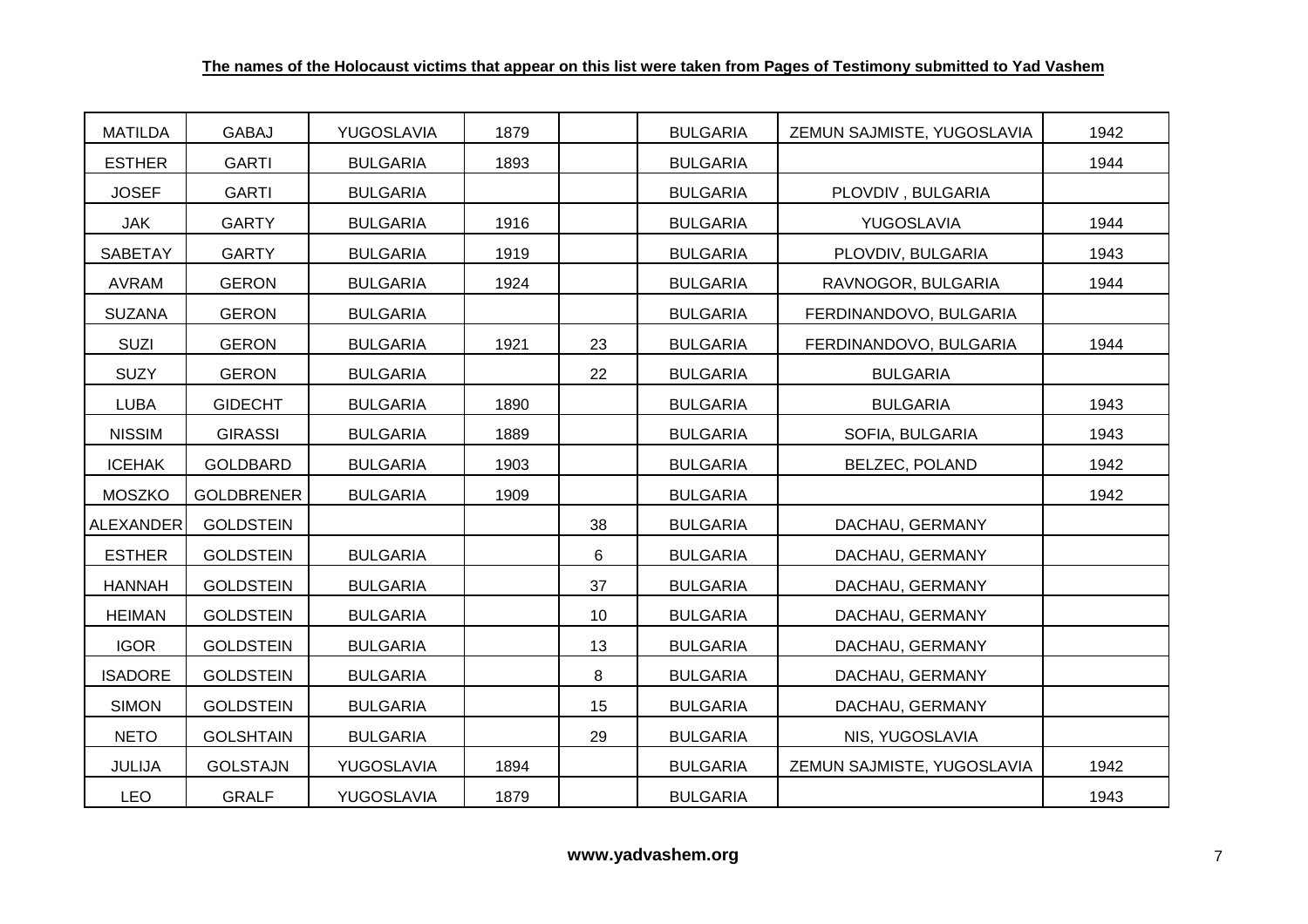| <b>CHAJA</b>    | <b>GROPMAN</b>      | <b>BULGARIA</b>       | 1910       |    | <b>BULGARIA</b> | MAJDANEK, POLAND     | 1942       |
|-----------------|---------------------|-----------------------|------------|----|-----------------|----------------------|------------|
| <b>CHAJE</b>    | <b>GROSMAN</b>      | <b>SZWEKANA</b>       | 1912       |    | <b>BULGARIA</b> |                      | 1942       |
| <b>AGITA</b>    | <b>HAHAM</b>        | <b>BULGARIA</b>       | 1909       |    | <b>BULGARIA</b> | PLEVNA, BULGARIA     | 1942       |
| <b>PESIA</b>    | <b>HAHAM</b>        |                       | 1867       |    | <b>BULGARIA</b> | PLEVNA, BULGARIA     | 1942       |
| <b>EDE</b>      | <b>HALASZ</b>       | <b>CZECHOSLOVAKIA</b> | 28/07/1900 | 45 | <b>BULGARIA</b> | <b>BURG, GERMANY</b> | 01/03/1945 |
| <b>CAROLINE</b> | <b>HAZAN</b>        | <b>BULGARIA</b>       | 1910       |    | <b>BULGARIA</b> |                      | 1943       |
| <b>COLETTE</b>  | <b>HAZAN</b>        | <b>BULGARIA</b>       | 1934       |    | <b>BULGARIA</b> |                      | 1943       |
| <b>GINETTE</b>  | <b>HAZAN</b>        | <b>BULGARIA</b>       |            |    | <b>BULGARIA</b> | MILAN, ITALY         |            |
| <b>NISSIM</b>   | <b>HAZAN</b>        | <b>BULGARIA</b>       | 09/1899    |    | <b>BULGARIA</b> | AUSCHWITZ, POLAND    | 1944       |
| <b>CHANA</b>    | <b>HEMER</b>        |                       | 1885       |    | <b>BULGARIA</b> | ULANOW, POLAND       |            |
| <b>DOV</b>      | <b>HERMAN</b>       | <b>BULGARIA</b>       | 1866       |    | <b>BULGARIA</b> |                      |            |
| <b>ABRAHM</b>   | <b>HOLENDER</b>     | <b>POLAND</b>         | 1880       |    | <b>BULGARIA</b> | RUDNIK, BULGARIA     | 1942       |
| <b>KAROL</b>    | <b>HUSAR</b>        | <b>BULGARIA</b>       |            |    | <b>BULGARIA</b> | KOMAREVO, BULGARIA   |            |
| <b>ISRAEL</b>   | <b>ILEL</b>         | <b>BULGARIA</b>       | 1923       |    | <b>BULGARIA</b> | SMOLYAN, BULGARIA    | 1944       |
| PHILIPP         | <b>ISRAILOVITSH</b> | <b>BULGARIA</b>       | 13/01/1901 | 39 | <b>BULGARIA</b> |                      | 13/12/1940 |
| <b>DZOJA</b>    | <b>KALEF</b>        | YUGOSLAVIA            | 1881       |    | <b>BULGARIA</b> | BEOGRAD, YUGOSLAVIA  | 1943       |
| ABRAHAM         | <b>KAMCHI</b>       | <b>BULGARIA</b>       | 1892       |    | <b>BULGARIA</b> |                      | 1940       |
| <b>MAZAL</b>    | <b>KAMCHI</b>       | <b>BULGARIA</b>       | 1922       |    | <b>BULGARIA</b> |                      | 1940       |
| <b>MOJSZE</b>   | <b>KANTOR</b>       | <b>BULGARIA</b>       | 1910       |    | <b>BULGARIA</b> | <b>BULGARIA</b>      | 1943       |
| <b>JAACOB</b>   | KIMHI               | <b>BULGARIA</b>       | 20/08/1920 |    | <b>BULGARIA</b> | STRATIN, POLAND      | 1944       |
| <b>CHATUS</b>   | <b>KLCE</b>         |                       | 1973       |    | <b>BULGARIA</b> |                      | 1943       |
| <b>ERISEBET</b> | <b>KLEIN</b>        | <b>BULGARIA</b>       | 1934       |    | <b>BULGARIA</b> | AUSCHWITZ, POLAND    | 1944       |
| <b>BLUMA</b>    | <b>KNOBEL</b>       | <b>POLAND</b>         |            |    | <b>BULGARIA</b> |                      |            |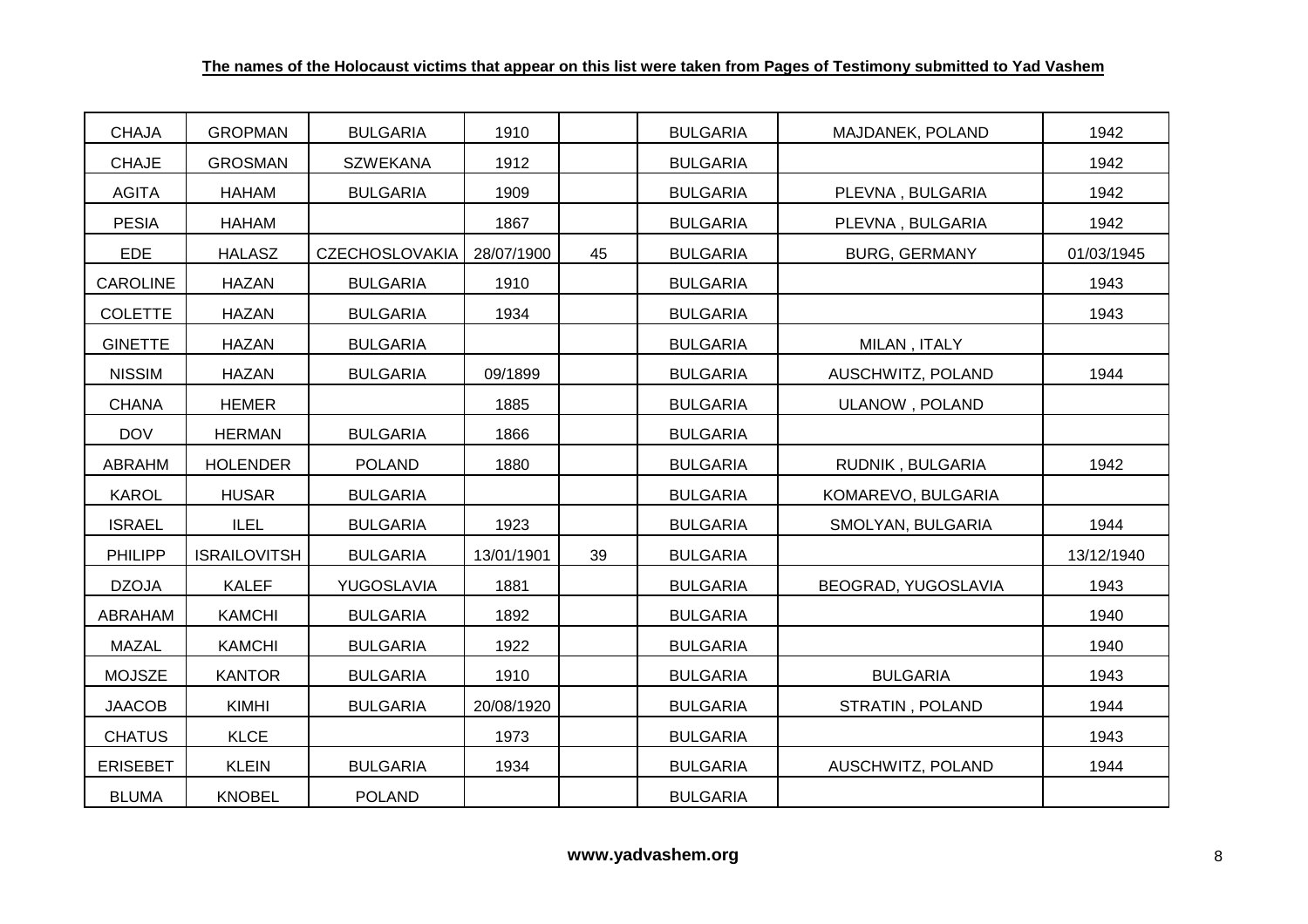| <b>REUVEN</b>   | <b>KNOBEL</b>     | <b>POLAND</b>   |            |             | <b>BULGARIA</b> |                            |            |
|-----------------|-------------------|-----------------|------------|-------------|-----------------|----------------------------|------------|
| <b>IZRAEL</b>   | <b>KOEN</b>       | <b>BULGARIA</b> | 1902       |             | <b>BULGARIA</b> |                            |            |
| <b>LEJA</b>     | <b>KOEN</b>       | YUGOSLAVIA      | 1888       |             | <b>BULGARIA</b> | BEOGRAD, YUGOSLAVIA        | 1941       |
| <b>RESELA</b>   | <b>KOEN</b>       | YUGOSLAVIA      | 1889       |             | <b>BULGARIA</b> | ZEMUN SAJMISTE, YUGOSLAVIA |            |
| <b>VIKTORIA</b> | <b>KOEN</b>       | <b>BULGARIA</b> | 1902       |             | <b>BULGARIA</b> |                            |            |
| <b>ZHAK</b>     | <b>KOEN</b>       | <b>BULGARIA</b> | 18/10/1925 | 19          | <b>BULGARIA</b> | KULA, BULGARIA             | 23/11/1944 |
| <b>DORA</b>     | <b>KOHEN</b>      | <b>BULGARIA</b> |            | $\mathbf 0$ | <b>BULGARIA</b> |                            |            |
| <b>DIDI</b>     | <b>KONFORTI</b>   | <b>BULGARIA</b> | 1920       |             | <b>BULGARIA</b> |                            | 1942       |
| <b>RACHEL</b>   | <b>KONFORTI</b>   | <b>BULGARIA</b> | 1890       |             | <b>BULGARIA</b> | DUPNITSA, BULGARIA         | 1942       |
| <b>SARINA</b>   | <b>KONFORTI</b>   | <b>BULGARIA</b> | 1924       |             | <b>BULGARIA</b> | DUPNITSA, BULGARIA         | 1942       |
| <b>SOLTCHY</b>  | <b>KORDOV</b>     | <b>BULGARIA</b> | 1924       | 20          | <b>BULGARIA</b> | RAVNOGOR, BULGARIA         | 1944       |
| <b>MAYER</b>    | <b>KOSHNITZKI</b> | <b>BULGARIA</b> | 05/07/1925 | 18          | <b>BULGARIA</b> | <b>BULGARIA</b>            | 11/10/1943 |
| ABE             | <b>KRAVITZ</b>    | <b>BULGARIA</b> |            | 16          | <b>BULGARIA</b> | DACHAU, GERMANY            |            |
| <b>DORA</b>     | <b>KRAVITZ</b>    | <b>BULGARIA</b> |            | 6           | <b>BULGARIA</b> | DACHAU, GERMANY            |            |
| <b>ISAAC</b>    | <b>KRAVITZ</b>    | <b>BULGARIA</b> |            | 10          | <b>BULGARIA</b> | DACHAU, GERMANY            |            |
| <b>IVEN</b>     | <b>KRAVITZ</b>    | <b>BULGARIA</b> |            | 13          | <b>BULGARIA</b> | DACHAU, GERMANY            |            |
| <b>RACHEL</b>   | KRAVITZ           | <b>BULGARIA</b> |            | 38          | <b>BULGARIA</b> | DACHAU, GERMANY            |            |
| <b>RUTH</b>     | <b>KRAVITZ</b>    | <b>BULGARIA</b> |            | 9           | <b>BULGARIA</b> | DACHAU, GERMANY            |            |
| <b>SOLOMON</b>  | <b>KRAVITZ</b>    |                 |            | 40          | <b>BULGARIA</b> | DACHAU, GERMANY            |            |
| <b>SARA</b>     | <b>LAKS</b>       | <b>BULGARIA</b> |            |             | <b>BULGARIA</b> |                            |            |
| <b>ITHACH</b>   | <b>LEIVI</b>      | <b>BULGARIA</b> | 1891       |             | <b>BULGARIA</b> | AUSCHWITZ, POLAND          |            |
| <b>JOSEPH</b>   | <b>LEREA</b>      | <b>BULGARIA</b> | 18/12/1919 |             | <b>BULGARIA</b> | AUSCHWITZ, POLAND          | 1944       |
| <b>YOSEF</b>    | <b>LEREOF</b>     | <b>BULGARIA</b> | 18/12/1919 | 24          | <b>BULGARIA</b> | AUSCHWITZ, POLAND          |            |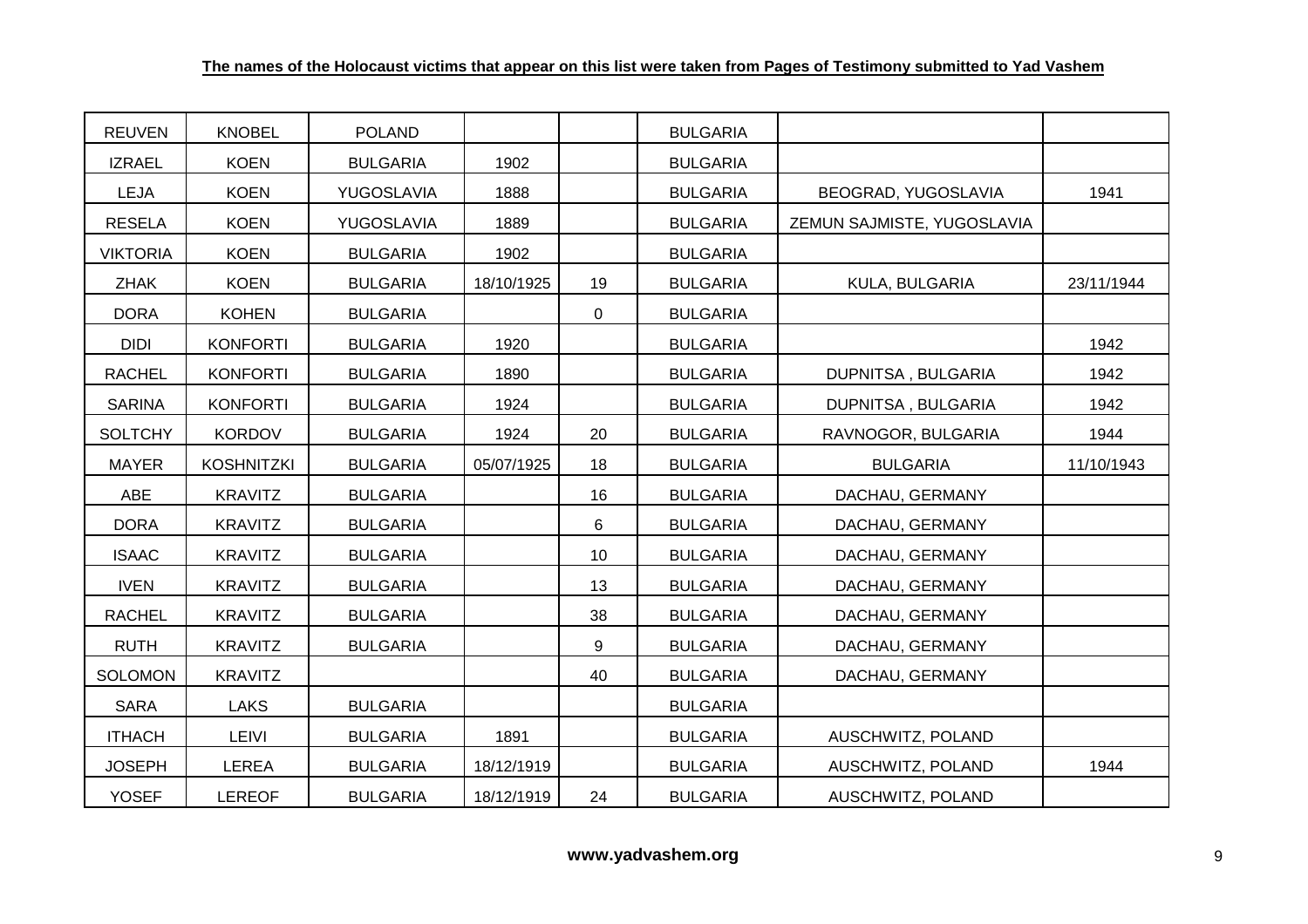| <b>AARON</b>   | <b>LEVI</b> | <b>BULGARIA</b> |            | $\overline{2}$ | <b>BULGARIA</b> | DACHAU, GERMANY            |      |
|----------------|-------------|-----------------|------------|----------------|-----------------|----------------------------|------|
| ADAM           | <b>LEVI</b> |                 |            |                | <b>BULGARIA</b> | DACHAU, GERMANY            |      |
| <b>ALVA</b>    | <b>LEVI</b> |                 |            |                | <b>BULGARIA</b> | DACHAU, GERMANY            |      |
| <b>DAVID</b>   | <b>LEVI</b> | <b>BULGARIA</b> |            | 25             | <b>BULGARIA</b> | DACHAU, GERMANY            |      |
| <b>DORA</b>    | LEVI        |                 |            |                | <b>BULGARIA</b> | DACHAU, GERMANY            |      |
| <b>ISAAC</b>   | <b>LEVI</b> | <b>BULGARIA</b> |            | 6              | <b>BULGARIA</b> | DACHAU, GERMANY            |      |
| <b>ISAK</b>    | LEVI        | YUGOSLAVIA      | 1910       |                | <b>BULGARIA</b> | ZEMUN SAJMISTE, YUGOSLAVIA |      |
| <b>IZCHAK</b>  | LEVI        | <b>BULGARIA</b> | 1924       |                | <b>BULGARIA</b> |                            | 1944 |
| <b>JACOB</b>   | LEVI        | <b>BULGARIA</b> |            | 36             | <b>BULGARIA</b> | DACHAU, GERMANY            |      |
| <b>JOSEPH</b>  | <b>LEVI</b> | <b>BULGARIA</b> |            | 11             | <b>BULGARIA</b> | DACHAU, GERMANY            |      |
| <b>KLARA</b>   | <b>LEVI</b> | <b>BULGARIA</b> | 1920       |                | <b>BULGARIA</b> |                            |      |
| LEAH           | <b>LEVI</b> | <b>BULGARIA</b> |            | 9              | <b>BULGARIA</b> | DACHAU, GERMANY            |      |
| <b>LILA</b>    | LEVI        |                 |            | 87             | <b>BULGARIA</b> | DACHAU, GERMANY            |      |
| <b>LINDA</b>   | <b>LEVI</b> | YUGOSLAVIA      | 1882       |                | <b>BULGARIA</b> | ZEMUN SAJMISTE, YUGOSLAVIA |      |
| <b>MAX</b>     | <b>LEVI</b> |                 |            |                | <b>BULGARIA</b> | DACHAU, GERMANY            |      |
| <b>MESHA</b>   | LEVI        | <b>BULGARIA</b> |            | 69             | <b>BULGARIA</b> | DACHAU, GERMANY            |      |
| <b>MIRIAM</b>  | <b>LEVI</b> |                 |            |                | <b>BULGARIA</b> | DACHAU, GERMANY            |      |
| <b>MOSHE</b>   | LEVI        | RUSSIA (USSR)   |            | 89             | <b>BULGARIA</b> | DACHAU, GERMANY            |      |
| <b>PETRA</b>   | <b>LEVI</b> | <b>BULGARIA</b> | 28/09/1909 |                | <b>BULGARIA</b> | DACHAU, GERMANY            |      |
| <b>RACHEL</b>  | <b>LEVI</b> | <b>BULGARIA</b> |            | 23             | <b>BULGARIA</b> | DACHAU, GERMANY            |      |
| <b>REBECCA</b> | <b>LEVI</b> |                 |            | 35             | <b>BULGARIA</b> | DACHAU, GERMANY            |      |
| <b>REKINA</b>  | LEVI        |                 |            |                | <b>BULGARIA</b> | DACHAU, GERMANY            |      |
| <b>SOFIE</b>   | <b>LEVI</b> | <b>BULGARIA</b> |            |                | <b>BULGARIA</b> |                            |      |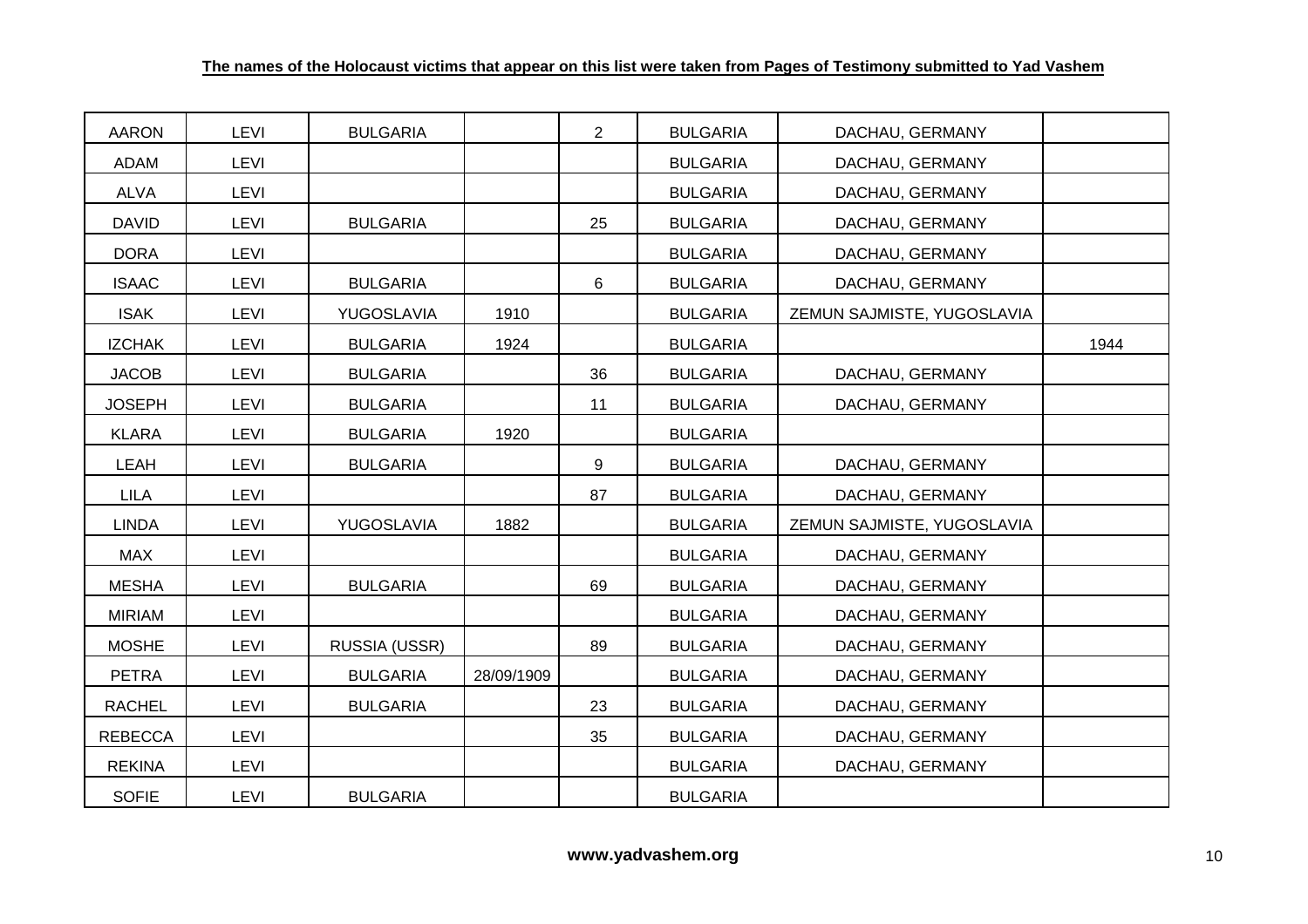| <b>SOFIYA</b>    | LEVI          | <b>BULGARIA</b> |            |    | <b>BULGARIA</b> | <b>BRUSEN, BULGARIA</b>    |      |
|------------------|---------------|-----------------|------------|----|-----------------|----------------------------|------|
| <b>STELLA</b>    | LEVI          | <b>BULGARIA</b> |            | 68 | <b>BULGARIA</b> | DACHAU, GERMANY            |      |
| <b>STOIMAN</b>   | LEVI          | <b>BULGARIA</b> | 28/09/1908 |    | <b>BULGARIA</b> | DACHAU, GERMANY            |      |
| VASEL            | LEVI          |                 |            |    | <b>BULGARIA</b> | DACHAU, GERMANY            |      |
| VIDA             | <b>LEVI</b>   | YUGOSLAVIA      | 1898       |    | <b>BULGARIA</b> | ZEMUN SAJMISTE, YUGOSLAVIA | 1941 |
| <b>VIGDOR</b>    | LEVI          |                 |            |    | <b>BULGARIA</b> | DACHAU, GERMANY            |      |
| <b>VIKTORIJA</b> | <b>LEVI</b>   | YUGOSLAVIA      | 1881       |    | <b>BULGARIA</b> | ZEMUN SAJMISTE, YUGOSLAVIA |      |
| <b>YOSIF</b>     | LEVI          | <b>BULGARIA</b> |            |    | <b>BULGARIA</b> | SOFIA, BULGARIA            |      |
| <b>IRVING</b>    | <b>LEVIN</b>  |                 |            |    | <b>BULGARIA</b> | DACHAU, GERMANY            |      |
| SONYA            | <b>LEVIN</b>  |                 |            |    | <b>BULGARIA</b> | DACHAU, GERMANY            |      |
| <b>AMELIE</b>    | <b>LEVY</b>   | <b>BULGARIA</b> | 1890       | 49 | <b>BULGARIA</b> |                            |      |
| <b>BUKIZA</b>    | <b>LEVY</b>   | <b>BULGARIA</b> |            | 17 | <b>BULGARIA</b> |                            |      |
| JAK              | <b>LEVY</b>   | <b>BULGARIA</b> | 1926       | 18 | <b>BULGARIA</b> | FOTINO, BULGARIA           | 1944 |
| <b>MICCO</b>     | <b>LEVY</b>   | <b>BULGARIA</b> |            | 45 | <b>BULGARIA</b> |                            |      |
| <b>NISSIM</b>    | <b>LEVY</b>   | <b>BULGARIA</b> |            | 9  | <b>BULGARIA</b> |                            |      |
| <b>REBEKA</b>    | <b>LEVY</b>   | <b>BULGARIA</b> |            | 40 | <b>BULGARIA</b> |                            |      |
| SABETAY          | <b>LEVY</b>   | <b>BULGARIA</b> | 1924       | 20 | <b>BULGARIA</b> | FOTINO, BULGARIA           | 1944 |
| <b>SIMCHO</b>    | <b>LEVY</b>   | <b>BULGARIA</b> |            | 15 | <b>BULGARIA</b> |                            |      |
| <b>ESTER</b>     | LEWI          | <b>BULGARIA</b> | 1904       |    | <b>BULGARIA</b> | SALONIKI, GREECE           | 1942 |
| <b>WITALI</b>    | LEWI          | <b>BULGARIA</b> | 1902       |    | <b>BULGARIA</b> | SALONIKI, GREECE           | 1942 |
| <b>NATAN</b>     | <b>MAJMAN</b> | <b>BULGARIA</b> | 1896       |    | <b>BULGARIA</b> |                            | 1942 |
| <b>DUDU</b>      | <b>MALKI</b>  | <b>BULGARIA</b> |            |    | <b>BULGARIA</b> |                            |      |
| <b>ELIJAU</b>    | <b>MALKI</b>  | <b>BULGARIA</b> | 1910       |    | <b>BULGARIA</b> |                            | 1940 |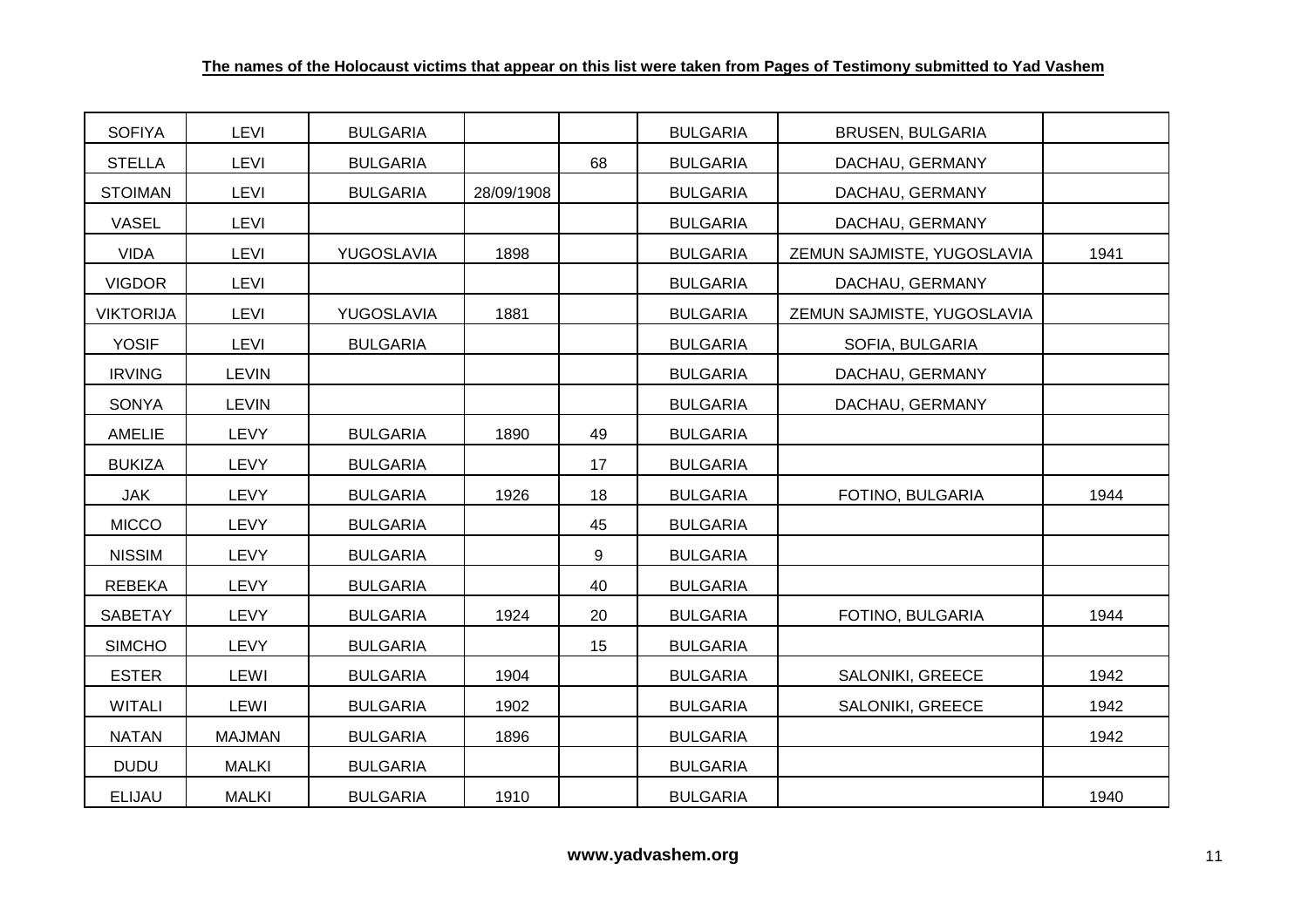| <b>MOSE</b>     | <b>MALKI</b>      | PLODIR BULGARIA | 1880       |    | <b>BULGARIA</b> |                     | 1940 |
|-----------------|-------------------|-----------------|------------|----|-----------------|---------------------|------|
| <b>BHOR</b>     | <b>MALKY</b>      | <b>GREECE</b>   |            |    | <b>BULGARIA</b> | AUSCHWITZ, POLAND   |      |
| <b>ELIAHU</b>   | <b>MALKY</b>      | <b>GREECE</b>   | 1902       |    | <b>BULGARIA</b> | AUSCHWICZ, POLAND   |      |
| SAMY            | <b>MALKY</b>      | <b>GREECE</b>   | 1905       |    | <b>BULGARIA</b> | AUSCHWITZ, POLAND   |      |
| <b>CHMULE</b>   | <b>MALMED</b>     | <b>BULGARIA</b> |            |    | <b>BULGARIA</b> | <b>BULGARIA</b>     |      |
| <b>FIKO</b>     | <b>MANDIL</b>     | <b>BULGARIA</b> | 1910       |    | <b>BULGARIA</b> |                     | 1944 |
| <b>RAFAEL</b>   | <b>MANDIL</b>     | <b>BULGARIA</b> |            |    | <b>BULGARIA</b> | YUGOSLAVIA          |      |
| <b>DAVID</b>    | <b>MARCELLO</b>   | <b>BULGARIA</b> |            |    | <b>BULGARIA</b> | DACHAU, GERMANY     |      |
| <b>LENORAH</b>  | <b>MARCELLO</b>   | <b>BULGARIA</b> |            | 79 | <b>BULGARIA</b> | DACHAU, GERMANY     |      |
| <b>LEON</b>     | <b>MARCELLO</b>   | <b>BULGARIA</b> |            | 58 | <b>BULGARIA</b> | DACHAU, GERMANY     |      |
| <b>MANUELA</b>  | <b>MARCELLO</b>   | <b>BULGARIA</b> |            |    | <b>BULGARIA</b> | DACHAU, GERMANY     |      |
| ZARE            | MARCELLO          | <b>BULGARIA</b> |            | 80 | <b>BULGARIA</b> | DACHAU, GERMANY     |      |
| ELI             | <b>MAZER</b>      |                 |            |    | <b>BULGARIA</b> | DACHAU, GERMANY     |      |
| <b>FANNIE</b>   | <b>MAZER</b>      |                 |            |    | <b>BULGARIA</b> | DACHAU, GERMANY     |      |
| <b>JOSIF</b>    | <b>MEDINA</b>     | YUGOSLAVIA      | 1915       |    | <b>BULGARIA</b> | BEOGRAD, YUGOSLAVIA |      |
| <b>RESELA</b>   | <b>MEDINA</b>     | YUGOSLAVIA      | 1900       |    | <b>BULGARIA</b> | BEOGRAD, YUGOSLAVIA | 1941 |
| <b>MENAHO</b>   | <b>MENAHEM</b>    | <b>BULGARIA</b> | 1923       | 20 | <b>BULGARIA</b> | RADILOVO, BULGARIA  | 1943 |
| <b>HERSHEL</b>  | <b>MERYNSTEIN</b> | <b>BULGARIA</b> | 1918       |    | <b>BULGARIA</b> | BELZEC, POLAND      | 1942 |
| <b>ARON</b>     | <b>MEZAN</b>      | <b>BULGARIA</b> | 1925       | 19 | <b>BULGARIA</b> | RAVNOGOR, BULGARIA  | 1944 |
| <b>PRESIADO</b> | <b>MEZAN</b>      | <b>BULGARIA</b> | 1919       | 25 | <b>BULGARIA</b> | YUGOSLAVIA          | 1944 |
| <b>PRESIADO</b> | <b>MEZAN</b>      | <b>BULGARIA</b> |            |    | <b>BULGARIA</b> |                     |      |
| <b>SAUL</b>     | <b>MEZAN</b>      | <b>BULGARIA</b> | 1893       |    | <b>BULGARIA</b> |                     | 1943 |
| <b>SAUL</b>     | <b>MEZAN</b>      | <b>BULGARIA</b> | 17/08/1893 | 50 | <b>BULGARIA</b> |                     | 1943 |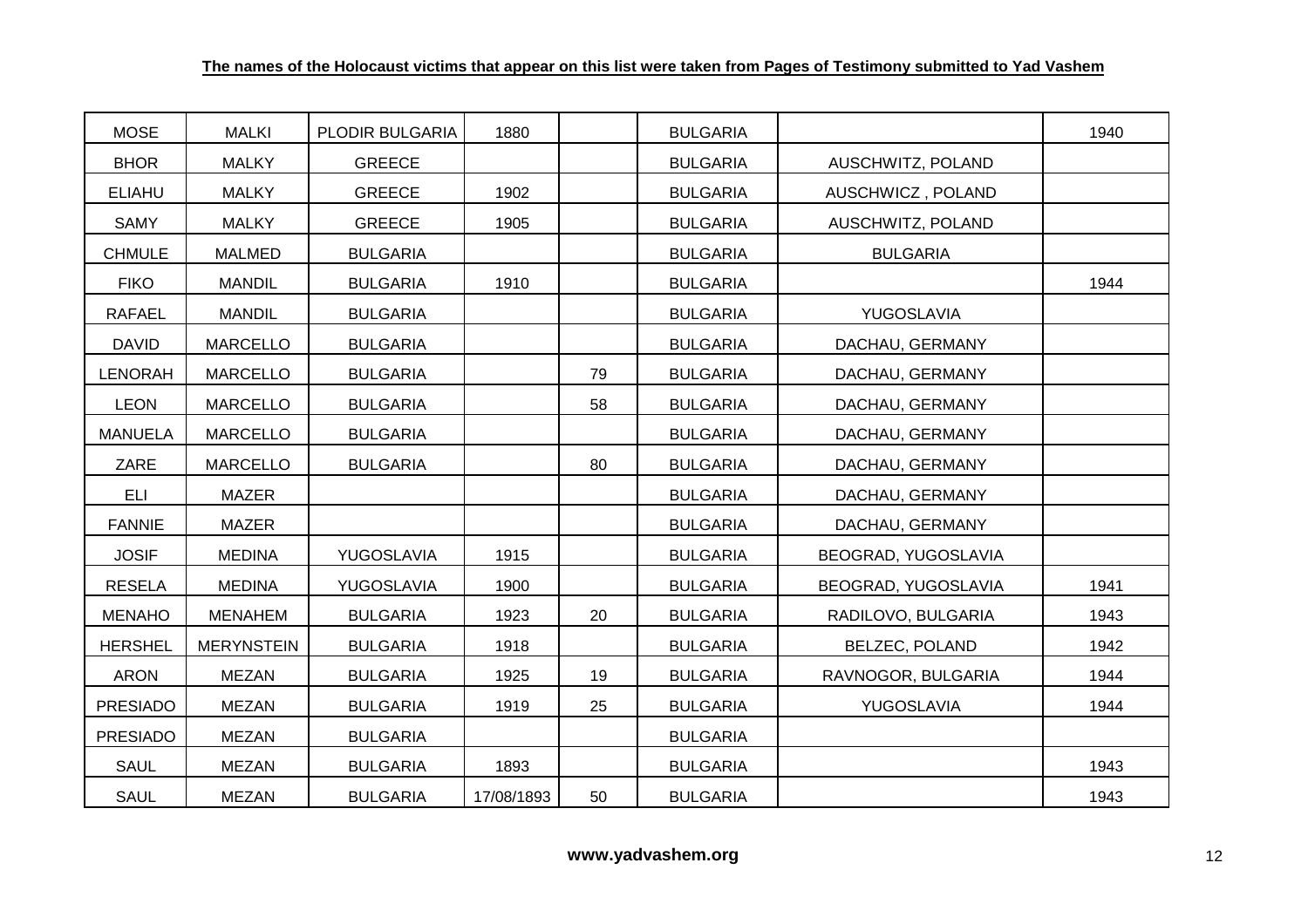| <b>EZRA</b>     | <b>MORDEHAI</b>  | <b>BULGARIA</b> | 1923       | 21             | <b>BULGARIA</b> | FOTINO, BULGARIA           | 1944       |
|-----------------|------------------|-----------------|------------|----------------|-----------------|----------------------------|------------|
| <b>ESTER</b>    | <b>MOSCONA</b>   | <b>BULGARIA</b> | 1885       |                | <b>BULGARIA</b> | SOFIA, BULGARIA            |            |
| <b>JITZHAK</b>  | <b>NATAN</b>     | <b>BULGARIA</b> | 1926       | 18             | <b>BULGARIA</b> | CHESHNIGIROVO, BULGARIA    | 1944       |
| SOL             | <b>NAVON</b>     | <b>BULGARIA</b> | 1914       |                | <b>BULGARIA</b> | <b>POLAND</b>              |            |
| <b>ESTER</b>    | <b>NINJU</b>     | <b>BULGARIA</b> | 1912       |                | <b>BULGARIA</b> | AUSCHWICZ, POLAND          | 1942       |
| <b>RYFKA</b>    | <b>NINO</b>      | <b>BULGARIA</b> |            | 30             | <b>BULGARIA</b> |                            | 1941       |
| <b>VUKICA</b>   | <b>NISIM</b>     | YUGOSLAVIA      | 1890       |                | <b>BULGARIA</b> |                            | 1945       |
| ABRAM           | <b>OSTROVSKE</b> |                 |            | 33             | <b>BULGARIA</b> | DACHAU, GERMANY            |            |
| <b>BENJAMIN</b> | <b>OSTROVSKE</b> | <b>BULGARIA</b> |            | 8              | <b>BULGARIA</b> | DACHAU, GERMANY            |            |
| <b>BORIS</b>    | <b>OSTROVSKE</b> | <b>BULGARIA</b> |            | 10             | <b>BULGARIA</b> | DACHAU, GERMANY            |            |
| <b>LEA</b>      | <b>OSTROVSKE</b> | <b>BULGARIA</b> |            | 31             | <b>BULGARIA</b> | DACHAU, GERMANY            |            |
| <b>NINA</b>     | <b>OSTROVSKE</b> | <b>BULGARIA</b> |            | 5              | <b>BULGARIA</b> | DACHAU, GERMANY            |            |
| <b>RUTH</b>     | <b>OSTROVSKE</b> | <b>BULGARIA</b> |            | $\overline{2}$ | <b>BULGARIA</b> | DACHAU, GERMANY            |            |
| <b>SARAH</b>    | <b>OSTROVSKE</b> | <b>BULGARIA</b> |            | 4              | <b>BULGARIA</b> | DACHAU, GERMANY            |            |
| PERLA           | <b>OVADIJA</b>   | YUGOSLAVIA      | 1899       |                | <b>BULGARIA</b> | ZEMUN SAJMISTE, YUGOSLAVIA |            |
| <b>REBEKA</b>   | <b>OVADIJA</b>   | YUGOSLAVIA      | 1901       |                | <b>BULGARIA</b> | ZEMUN SAJMISTE, YUGOSLAVIA |            |
| <b>MENAHEM</b>  | <b>PAPO</b>      | <b>BULGARIA</b> | 24/10/1924 |                | <b>BULGARIA</b> |                            | 02/11/1943 |
| <b>JOSEF</b>    | <b>PARDO</b>     | YUGOSLAVIA      |            | 60             | <b>BULGARIA</b> |                            |            |
| <b>DEBORAH</b>  | <b>PETROFSKE</b> |                 |            |                | <b>BULGARIA</b> | DACHAU, GERMANY            |            |
| <b>SIMON</b>    | <b>PETROFSKE</b> |                 |            |                | <b>BULGARIA</b> | DACHAU, GERMANY            |            |
| <b>BUKICA</b>   | <b>PIJADE</b>    | YUGOSLAVIA      | 1892       |                | <b>BULGARIA</b> | ZEMUN SAJMISTE, YUGOSLAVIA | 1942       |
| <b>SARINA</b>   | <b>PIJADE</b>    | YUGOSLAVIA      | 1895       |                | <b>BULGARIA</b> | ZEMUN SAJMISTE, YUGOSLAVIA | 1941       |
| <b>RAFAEL</b>   | <b>PINHAS</b>    |                 | 1901       |                | <b>BULGARIA</b> | AUSCHWICZ, POLAND          |            |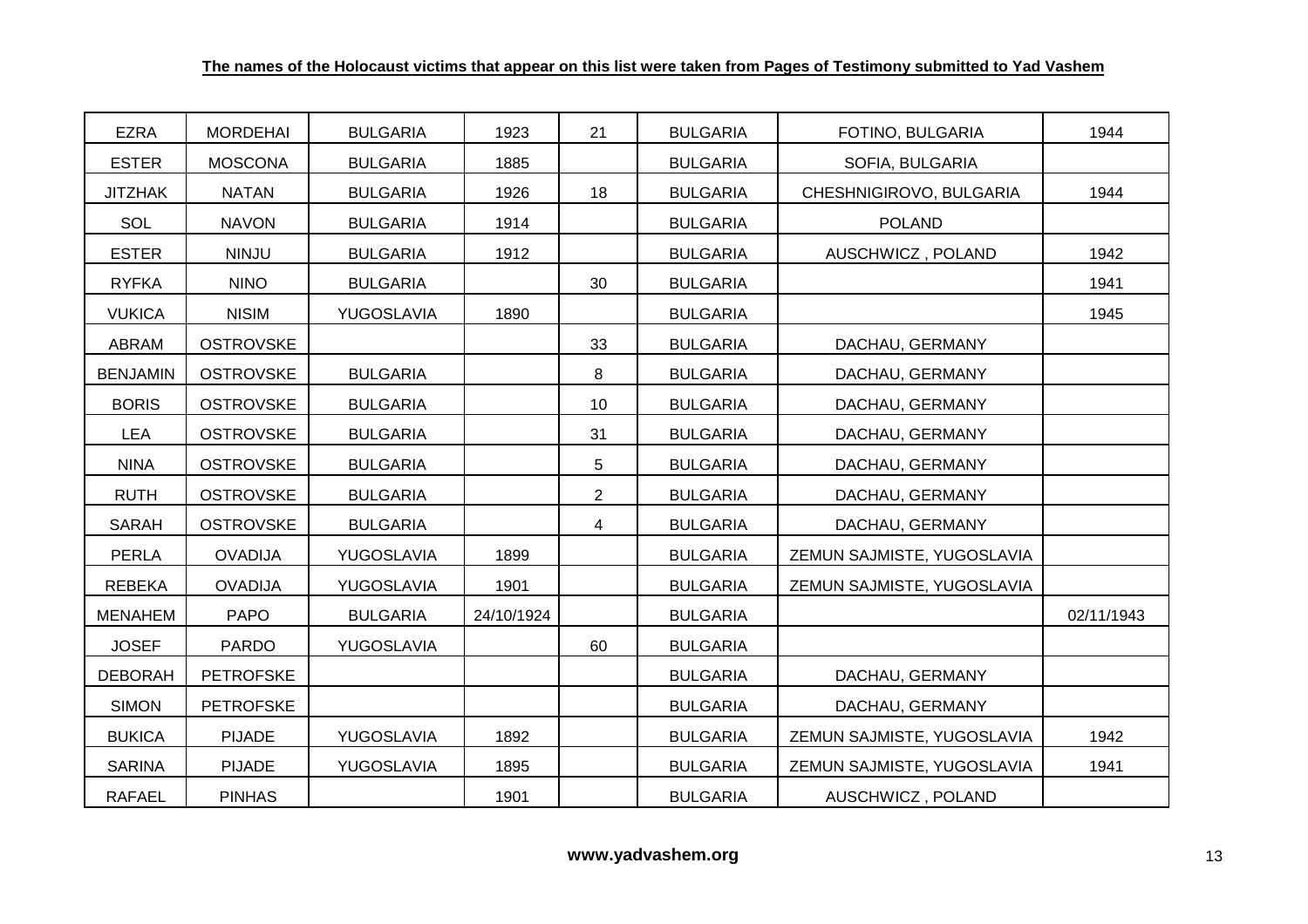| <b>KLARINA</b>  | <b>PINKAS</b>      | YUGOSLAVIA      | 1893       |    | <b>BULGARIA</b> | BEOGRAD, YUGOSLAVIA | 1943 |
|-----------------|--------------------|-----------------|------------|----|-----------------|---------------------|------|
| <b>RAPHAEL</b>  | <b>RAFAILOW</b>    | <b>BULGARIA</b> | 1911       |    | <b>BULGARIA</b> |                     | 1943 |
| <b>WILYAM</b>   | <b>REICHMAN</b>    |                 | 1870       |    | <b>BULGARIA</b> |                     |      |
| <b>MARKO</b>    | <b>ROMANO</b>      | <b>BULGARIA</b> | 20/04/1914 | 28 | <b>BULGARIA</b> | AUSCHWITZ, POLAND   | 1942 |
| <b>DAVID</b>    | <b>ROTH</b>        |                 |            |    | <b>BULGARIA</b> | DACHAU, GERMANY     |      |
| <b>DEBORAH</b>  | <b>ROTH</b>        |                 |            |    | <b>BULGARIA</b> | DACHAU, GERMANY     |      |
| <b>SABAT</b>    | <b>RUBENOW</b>     | <b>BULGARIA</b> | 1855       |    | <b>BULGARIA</b> |                     |      |
| <b>MATILDA</b>  | <b>RUBINOWA</b>    | <b>BULGARIA</b> |            |    | <b>BULGARIA</b> | STRALDZA, BULGARIA  |      |
| <b>IZHAK</b>    | <b>RUBINSTEIN</b>  | <b>BULGARIA</b> | 1909       |    | <b>BULGARIA</b> | SOFIA, BULGARIA     | 1945 |
| <b>DOBRILA</b>  | <b>SAJBER</b>      | YUGOSLAVIA      | 1912       |    | <b>BULGARIA</b> |                     | 1945 |
| <b>DAVID</b>    | SASONOV            | <b>BULGARIA</b> |            | 34 | <b>BULGARIA</b> |                     |      |
| <b>YSAK</b>     | SAWARJEGO          | <b>BULGARIA</b> |            |    | <b>BULGARIA</b> |                     |      |
| <b>ESTER</b>    | <b>SENTOF</b>      | YUGOSLAVIA      | 1881       |    | <b>BULGARIA</b> | BEOGRAD, YUGOSLAVIA | 1941 |
| <b>AHARON</b>   | <b>SHAMLI</b>      | <b>BULGARIA</b> | 1885       |    | <b>BULGARIA</b> |                     |      |
| <b>NATAN</b>    | <b>SILBERSTEIN</b> | <b>BULGARIA</b> | 1917       | 27 | <b>BULGARIA</b> | AUSCHWICZ, POLAND   | 1943 |
| <b>MIRJAM</b>   | <b>SIMANTOV</b>    | <b>BULGARIA</b> | 1888       |    | <b>BULGARIA</b> | DUPNITSA, BULGARIA  | 1942 |
| <b>NELLI</b>    | SIMANTOV           | <b>BULGARIA</b> | 1920       |    | <b>BULGARIA</b> | DUPNITSA, BULGARIA  | 1942 |
| <b>YOSEF</b>    | <b>SIMANTOV</b>    | <b>BULGARIA</b> | 1885       |    | <b>BULGARIA</b> | <b>BULGARIA</b>     | 1942 |
| <b>VICTORIA</b> | <b>SIMON</b>       | <b>BULGARIA</b> | 1894       |    | <b>BULGARIA</b> | SOFIA, BULGARIA     | 1945 |
| <b>MORIS</b>    | <b>SINGER</b>      | <b>HUNGARY</b>  | 1877       |    | <b>BULGARIA</b> | <b>HUNGARY</b>      | 1943 |
| <b>SIMON</b>    | <b>SLOTNIK</b>     |                 |            |    | <b>BULGARIA</b> | DACHAU, GERMANY     |      |
| <b>VASILKA</b>  | <b>SLOTNIK</b>     |                 |            |    | <b>BULGARIA</b> | DACHAU, GERMANY     |      |
| <b>LEA</b>      | <b>STARK</b>       | <b>BULGARIA</b> | 1911       |    | <b>BULGARIA</b> |                     |      |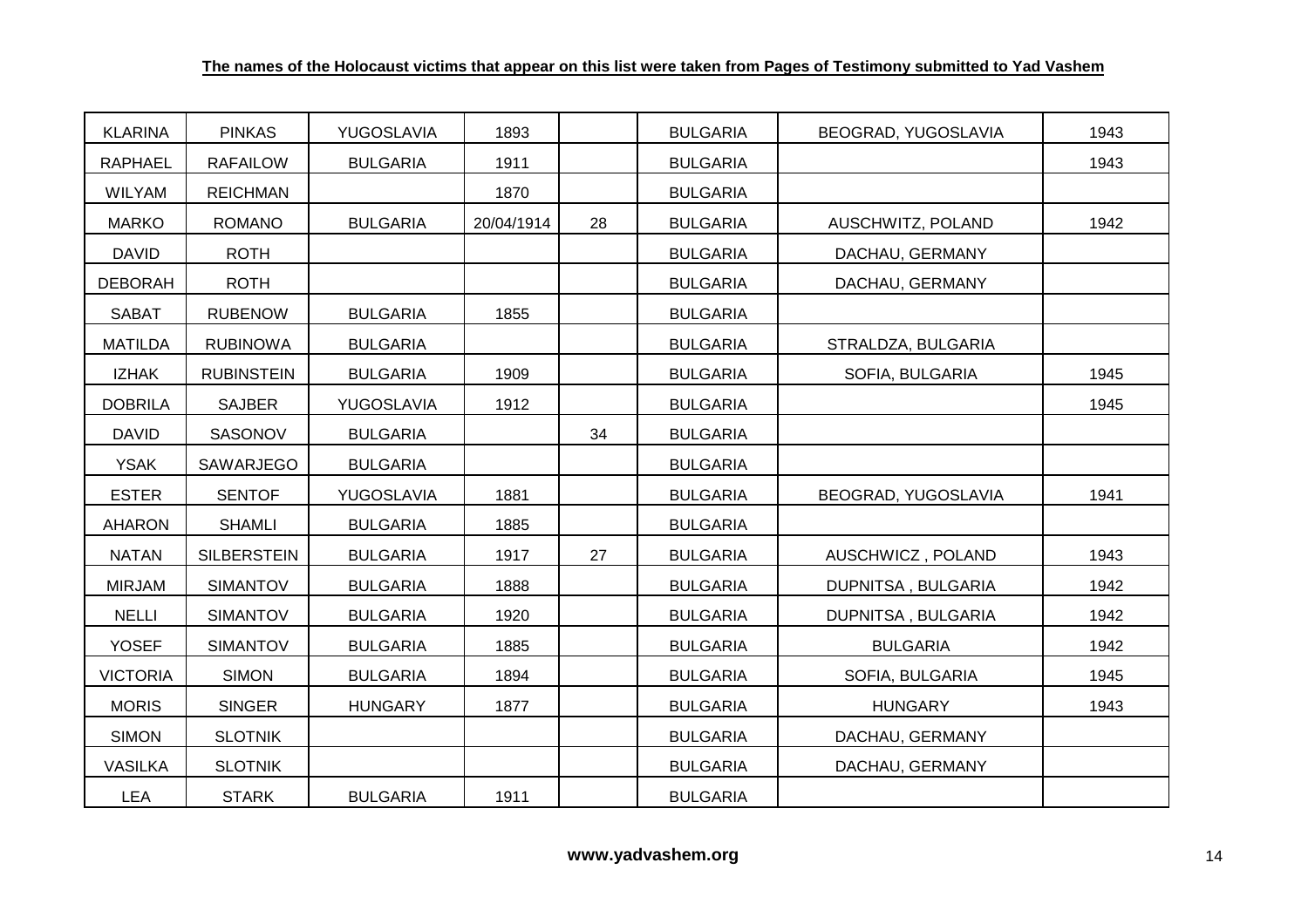| <b>HAJIM</b>    | <b>SUZIN</b>      | YUGOSLAVIA      | 1896       |    | <b>BULGARIA</b> | NIS CRVENI KRST, YUGOSLAVIA |            |
|-----------------|-------------------|-----------------|------------|----|-----------------|-----------------------------|------------|
| <b>ALBERT</b>   | <b>TAGGER</b>     | <b>BULGARIA</b> | 02/1896    |    | <b>BULGARIA</b> | <b>GERMANY</b>              |            |
| <b>ELIEZER</b>  | <b>TAGGER</b>     | <b>BULGARIA</b> | 20/12/1874 | 70 | <b>BULGARIA</b> | AUSCHWITZ, POLAND           | 1944       |
| <b>VICTORIA</b> | <b>TAGGER</b>     | <b>BULGARIA</b> | 23/02/1883 | 61 | <b>BULGARIA</b> | AUSCHWITZ, POLAND           | 1944       |
| <b>CHLOMO</b>   | <b>TARANTO</b>    | <b>BULGARIA</b> | 1916       | 28 | <b>BULGARIA</b> | YUGOSLAVIA                  | 1944       |
| <b>HAIM</b>     | <b>TCHITCHEK</b>  | <b>BULGARIA</b> |            | 21 | <b>BULGARIA</b> | PLOVDIV, BULGARIA           |            |
| <b>SOLOMON</b>  | <b>TCHITCHEK</b>  | <b>BULGARIA</b> |            | 20 | <b>BULGARIA</b> | PLOVDIV, BULGARIA           |            |
| <b>DIANA</b>    | <b>VIDAS</b>      |                 | 1897       |    | <b>BULGARIA</b> | AUSCHWITZ, POLAND           |            |
| <b>EVA</b>      | <b>VOLITZER</b>   | <b>BULGARIA</b> | 07/11/1922 | 21 | <b>BULGARIA</b> | TRANSKO, BULGARIA           | 07/09/1943 |
| <b>BERTHA</b>   | <b>WEINGARTEN</b> | <b>BULGARIA</b> | 1892       | 50 | <b>BULGARIA</b> |                             | 1942       |
| <b>ALLA</b>     | WEISBERG          | <b>BULGARIA</b> |            |    | <b>BULGARIA</b> | DACHAU, GERMANY             |            |
| <b>BORIS</b>    | WEISBERG          |                 |            |    | <b>BULGARIA</b> | DACHAU, GERMANY             |            |
| <b>DEBORAH</b>  | WEISBERG          |                 |            |    | <b>BULGARIA</b> | DACHAU, GERMANY             |            |
| <b>HEIMAN</b>   | WEISBERG          |                 |            |    | <b>BULGARIA</b> | DACHAU, GERMANY             |            |
| <b>MILTON</b>   | WEISBERG          | <b>BULGARIA</b> |            |    | <b>BULGARIA</b> | DACHAU, GERMANY             |            |
| <b>NINA</b>     | WEISBERG          |                 |            |    | <b>BULGARIA</b> | DACHAU, GERMANY             |            |
| <b>SARAH</b>    | <b>WEISBERG</b>   |                 |            |    | <b>BULGARIA</b> | DACHAU, GERMANY             |            |
| <b>VACIL</b>    | WEISBERG          |                 |            |    | <b>BULGARIA</b> | DACHAU, GERMANY             |            |
| <b>VIOLETKA</b> | WEISBERG          |                 |            |    | <b>BULGARIA</b> | DACHAU, GERMANY             |            |
| <b>NELI</b>     | <b>WINICKA</b>    | <b>BULGARIA</b> |            |    | <b>BULGARIA</b> | DOBRIC, ROMANIA             |            |
| <b>MOSHE</b>    | <b>WOLF</b>       |                 | 1900       |    | <b>BULGARIA</b> |                             | 1942       |
| <b>YAEL</b>     | YULZARI           | <b>BULGARIA</b> | 03/06/1929 |    | <b>BULGARIA</b> |                             |            |
| <b>BENCION</b>  | <b>ZARSI</b>      | <b>BULGARIA</b> | 1900       |    | <b>BULGARIA</b> | SOFIA, BULGARIA             |            |